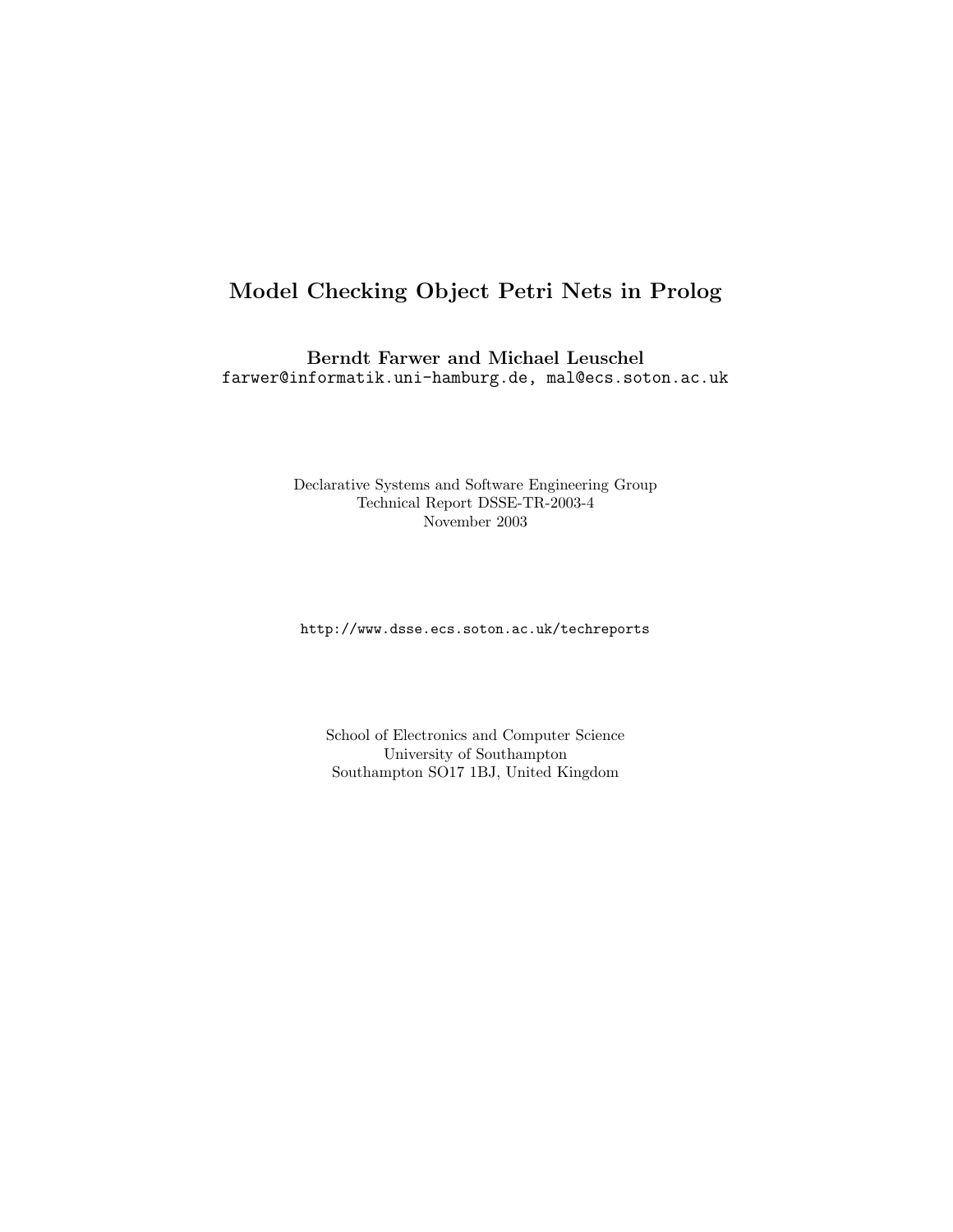# Model Checking Object Petri Nets in Prolog (Application Paper)

Berndt Farwer<sup>1</sup> and Michael Leuschel<sup>2</sup>

 $^{\rm 1}$ University of Hamburg, Germany, farwer@informatik.uni-hamburg.de  $2$  University of Southampton, United Kingdom, mal@ecs.soton.ac.uk

Abstract Object Petri nets (OPNs) provide a natural and modular method for the modelling of many real-world systems. We give a structure-preserving translation of OPNs to Prolog, avoiding the need for an unfolding to a flat Petri net. The translation provides support for reference and value semantics, and even allows different objects to be treated as copyable or non-copyable, respectively. The method is developed for OPNs with arbitrary nesting. We then apply logic programming tools to animate, compile and model check OPNs. In particular, we use the partial evaluation system logen to produce an OPN compiler, and we use the model checker XTL to verify CTL formulas. We also use LOGEN to produce special purpose model checkers. We present two case studies, along with experimental results. A comparison to OPN translations to MAUDE specifications and model checking is given, showing that our approach is roughly twice as fast for larger systems. We also tackle infinite state model checking using the ecce system.

Keywords: Object Petri nets, Model checking, Prolog, Animation, Compilation

# 1 Introduction

Petri nets are a well-established formalism for modelling and verifying concurrent and reactive systems. Coloured Petri nets (CPNs) were introduced as an extension to Place/Transition  $(P/T)$  nets by Jensen [8]. One of the more recent additions to the family of Petri net formalisms are the so-called object Petri net formalisms. They allow various structured objects as tokens, including P/T nets or CPNs. When using nets as tokens of such a net, the token nets are often called object nets and the CPN whose places contain token nets on the highest level is called the system net.

When defining the dynamic behaviour of object Petri nets, a distinction is needed between two fundamentally different kinds of transitions. Autonomous transitions can occur in the system net or in an object net. They locally change the marking of the respective net only, i.e., the marking of all other nets are preserved by an autonomous transition firing. On the other hand, there are synchronisation requirements, that prevent some transitions from occurring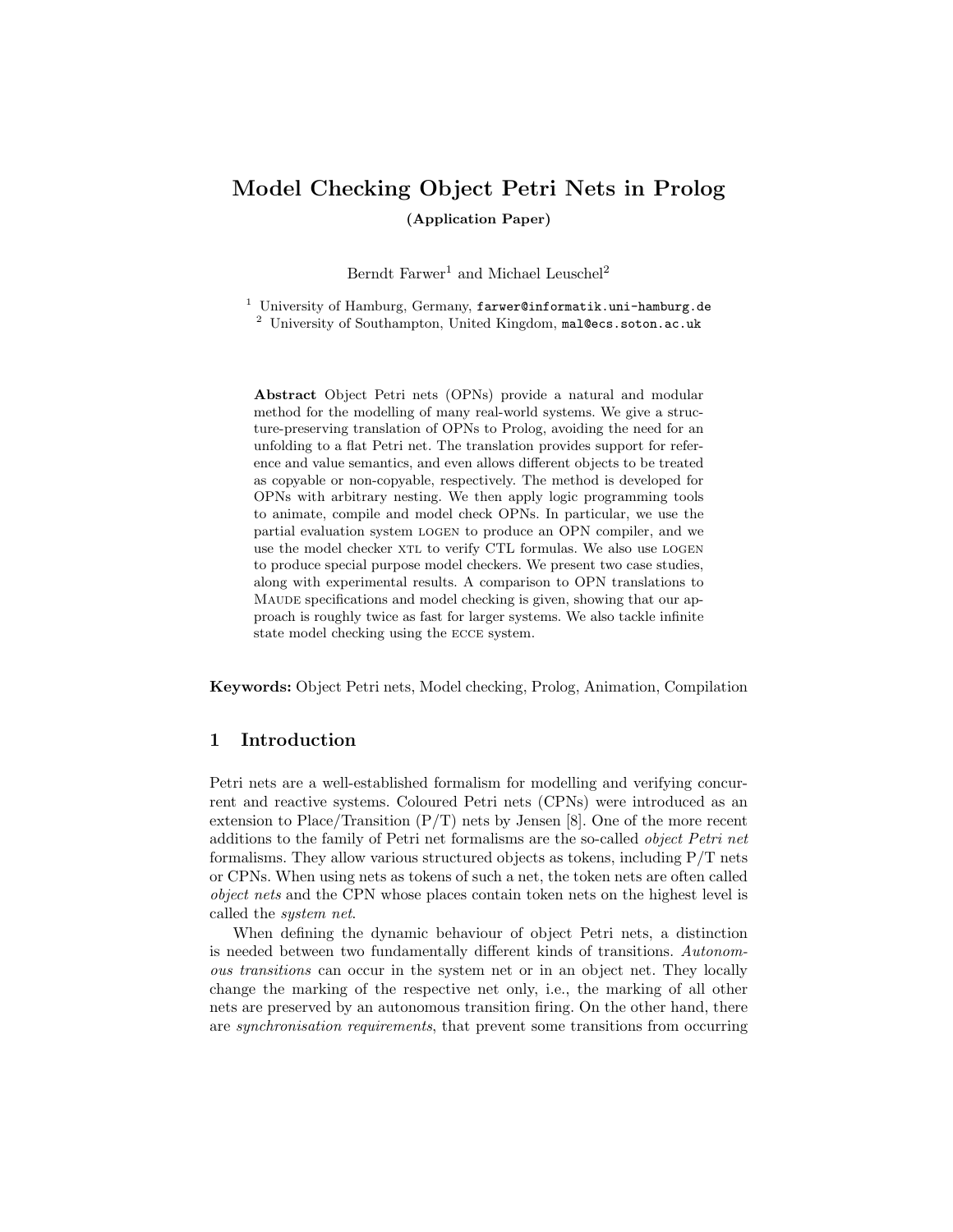

Figure1. Autonomous transition firing in an object Petri net

autonomously. If some transitions are constrained in such a way, they are required to fire simultaneously, subject to the usual (individual) enablement conditions. A simple example of an autonomous system net transition firing is shown in Figure 1. Here the object net is simply moved to a different place of the system net.

Another important attribute of object Petri nets is the existence of various semantics that differ mainly in the treatment of the token nets (e.g. in [5], [23]). Reference semantics treat a token net (name) in a place of the system net as a reference to a net instance. Hence, if the same token net (name) appears in different places of the net, they point to the same object net instance. In particular, the marking of each object net instance is applicable for all tokens referring to it. When using value semantics, each token net is treated as an individual copy with its own marking.

The advantages of object-based<sup>1</sup> modelling are obvious. Natural objects can be modelled as separate Petri nets, which can be studied to a certain extant even without knowing the context of the system net or other objects in the model. Re-usability is another benefit of such modelling approaches.

Apart from modelling, the issues of validation and verification are central in the study of Petri nets and other formal modelling methods. Most extensions of the basic  $P/T$  net formalism use translations to  $P/T$  nets, in order to perform model checking or other analysis. While this works fairly well if the model proves to be correct, in the case of the detection of errors, it may not be so straightforward to transfer the result back to the object-based model. Therefore, it would be preferable to do the model checking on an object-based description of the object Petri net. To the best knowledge of the authors, such approach has not yet been pursued for object Petri nets.

The presents transformations of object Petri nets that allow the execution<sup>2</sup> of the net and the application of model-checking techniques. In Section 2 we treat a transformation to a Prolog-style notation with CTL model checking. Section 6 summarises a translation of OPNs to the MAUDE implementation of conditional rewriting logic with LTL model checking.

<sup>&</sup>lt;sup>1</sup> not to be confused with object-oriented

<sup>2</sup> by execution we mean the automated simulation of a Petri net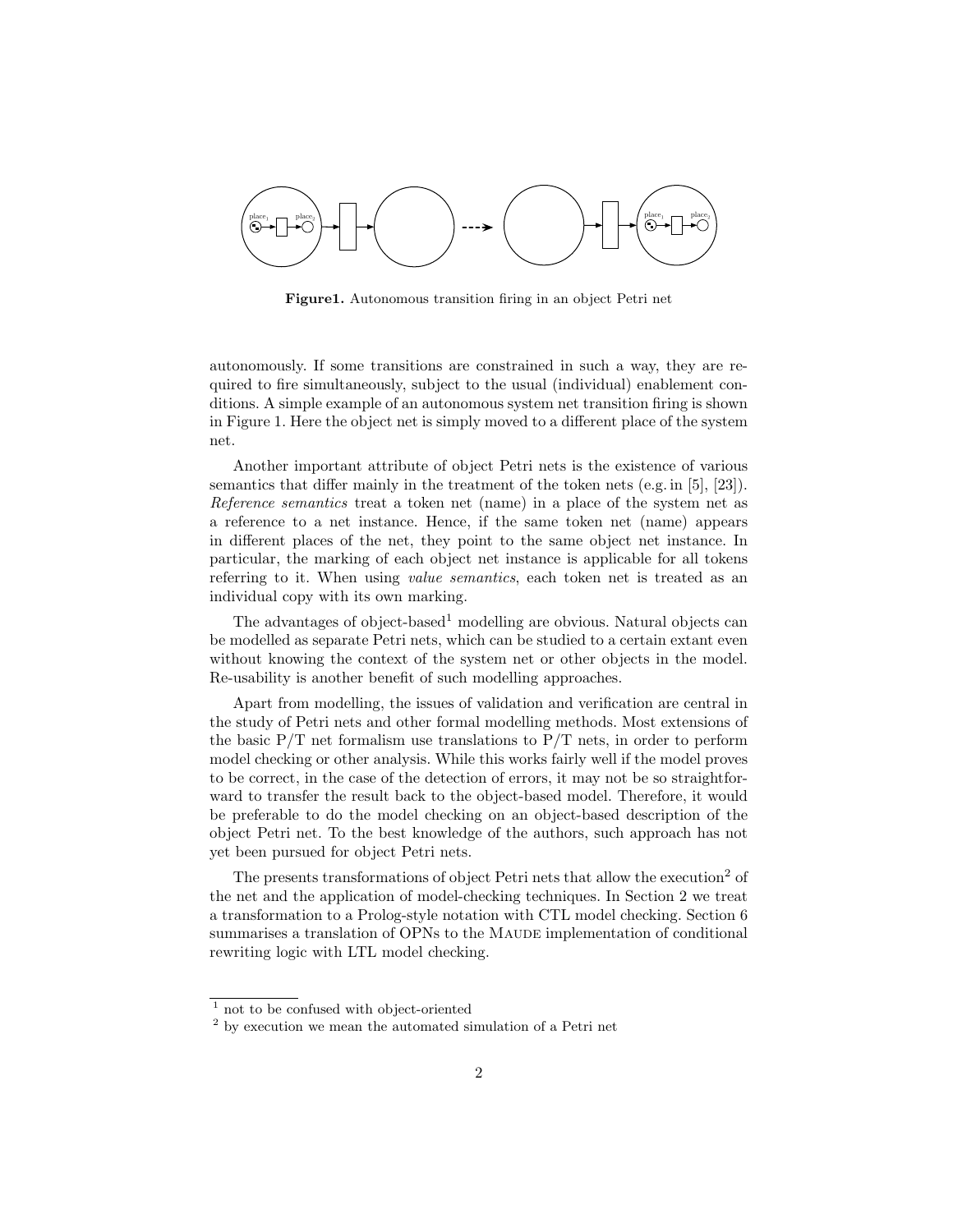# 2 Translating OPNs to Prolog

In OPNs, for both the system net and the object nets, there are two kinds of transitions: autonomous and synchronised transitions. Different definitions of object Petri nets have been studied in  $[11]$ ,  $[22]$ ,  $[19]$ ,  $[5]$ , and  $[6]$ . We follow a generic approach, that is easily transferable to any of these formalisms.

Let V be an appropriate set of variables and let  $\chi\uparrow\chi$  denote the set of multisets over the set X. Furthermore, let the arc-weight function  $W : (P \times T) \cup (T \times T)$  $P$ ) → { $V$ ∫ be, such that  $W(a, b) = [\![x_1^{a,b}, \ldots, x_{k_{a,b}}^{a,b}]\!]$ . Assume a net  $\mathcal N$  has a set of places  $P_{\mathcal{N}} = \{p_1^{\mathcal{N}}, \dots, p_{n_{\mathcal{N}}}^{\mathcal{N}}\}.$ 

The treatment of object nets depends to a great extent upon the semantic paradigm used. This shows particularly in the events of fork and join transitions. A fork transition in value semantics produces multiple copies of the token nets removed from its input places. Each of the copies can evolve independently. Considering reference semantics, on the other hand, would produce multiple references to the same net, so that any evolution of the object net is reflected in all 'copies'. Similar effects have been studied for join transitions.

A translation of an object Petri net has to include information on the synchronisation requirements for its system and object net transitions. Assume  $\rho \in \tilde{T} \times \tilde{T}$  is a binary synchronisation relation of the OPN to be encoded. Then include for every  $t \in \tilde{T}$  from the net net such that  $\neg \exists t' \in \tilde{T} \cdot (t, t') \in \varrho \vee (t', t) \in \varrho$ :

$$
{\tt autonomous}(\mathcal{N},t).
$$

Furthermore, include in the encoding for each transition  $t \in \tilde{T}$  from the net net such that  $(t, t') \in \varrho \wedge \neg \exists t' \in \tilde{T} . (t', t) \in \varrho$ :

$$
\mathtt{init\_synch}(\mathcal{N}, t).
$$

Note, that the synchronisation relation usually relies on pairwise disjoint sets of names for all object nets and the system net. This requirement does not apply for our encoding, since all transitions are referred to by a net identifier/transition name pair.

#### 2.1 Value Semantics

In this section we describe a transformation of object Petri nets with value semantics into Prolog, and thus suitable for model checking as well as for animation/execution by existing tools (cf. Section 3). Section 2.2 shows the modifications necessary to reflect reference semantics in object Petri nets. The latter is used in the model checking case study of Sections 4–5.

 $-$  Assume the system net is named sn. For an autonomous system net trans*ition t* with  $\mathbf{t} = \{p_1, \ldots, p_{m_t}\}\$ and  $t \bullet \mathbf{t} = \{q_1, \ldots, q_{n_t}\}\$ include the following DCG code fragment: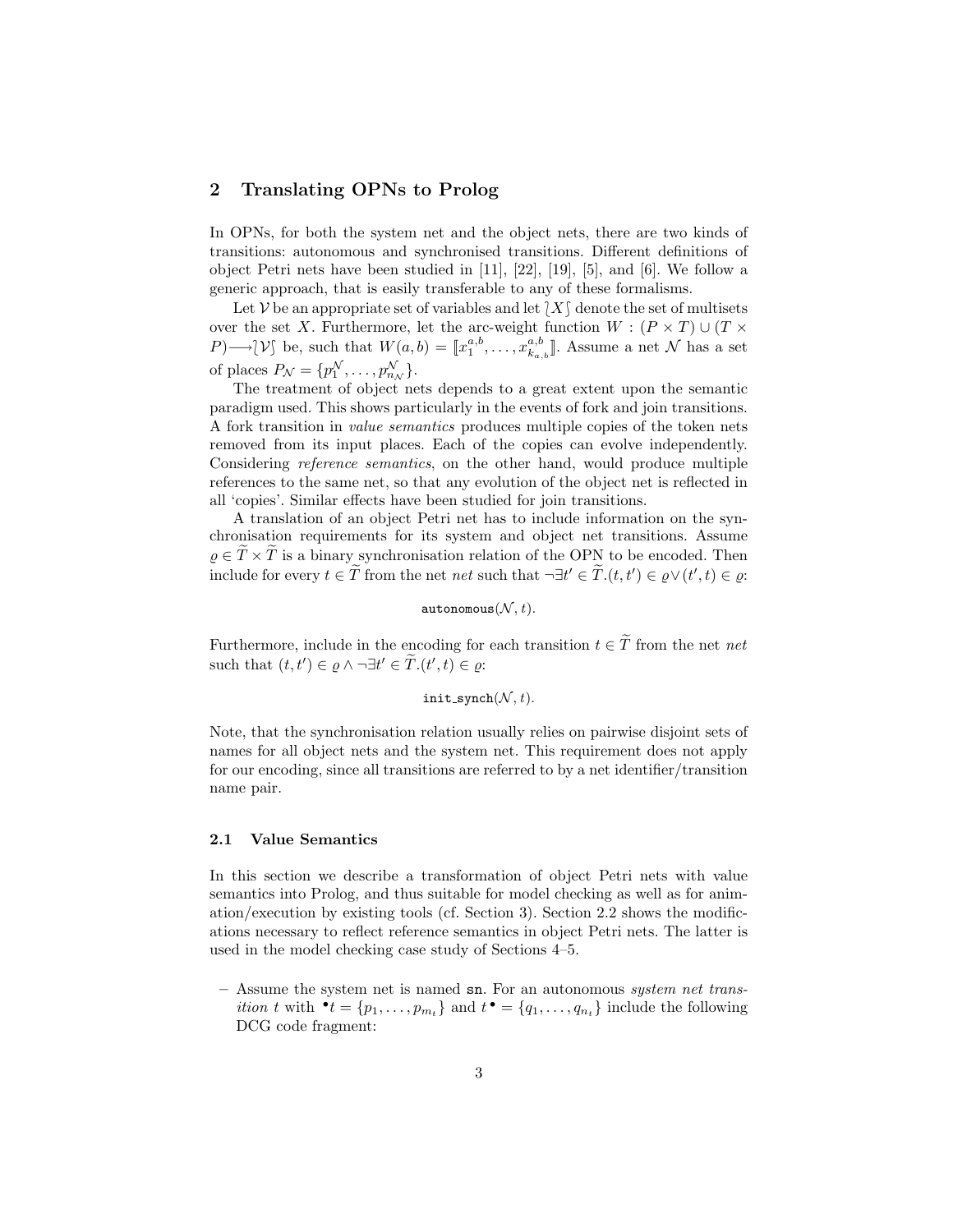```
obj\_trans(sn,t) -->
     p_1 =-> \text{Token } x_{1,1}^{p_1,t}, \qquad \qquad \ldots \qquad p_1 =-> \text{Token } x_{k_{p_1,t},1}^{p_1,t},.
.
                 .
.
.
.
     p_{m_t} =-=> Tokenx_{1,m_t}^{p_{m_t},t}, ... p_1 =-=> Tokenx_{k_{p_{m_t},t}}^{p_{m_t},t}\frac{m_t, v}{k_{p_{m_t},t},m_t} ,
     q_1 <=+= Tokenx_{1,1}^{t,q_1}, ... q_1 <=+= Tokenx_{k_{t,q_1},1}^{t,q_1},
                 .
.
.
.
.
.
     q_{n_t} <=+= Tokenx_{1,n_t}^{t,q_{n_t}}, ... q_{n_t} <=+= Tokenx_{k_{t,q_n}}^{t,q_{n_t}}k_{t,q_{n_t},n_{n_t}} .
```
- For an autonomous *object net transition* t of an object net on with  $\cdot t =$  $\{p_1, \ldots, p_{m_t}\}\$ ,  $t^{\bullet} = \{q_1, \ldots, q_{n_t}\}\$ include the same DCG code fragment as for an autonomous system net transition, exchanging only the name sn with on.
- $-$  For a transition t of the system net sn which is synchronised with transition  $t'$  of an object net with  $\bullet t = \{p_1\}, t \bullet = \{q_1\}, \text{ include: }$

```
obj\_trans(sin, t) -->
     p1 =-=> TokenNet,
     \{{\tt token\_trans}(t', {\tt TokenNet}, {\tt TokenNetAfterFire}\},
     p2 <=+= TokenNetAfterFire.
```
The encoding is done analogously for other pre- and postsets. – The initial marking is represented as:

 $start([obj(sn, [$  $_{1}^{\mathrm{sn}}$ , [marking $_{1}^{\mathrm{sn}}$ ]), . . . bind( $p_{n_{\rm sn}}^{\rm sn}$ , [ $marking_{n_{\rm sn}}^{\rm sn}$ ])]) ]).

Here,  $marking_i^{\text{sn}}$  denotes a marking of the respective place of the system net. This is encoded as a list containing a finite number of (coloured) tokens and object tokens. For example  $[b, b, c, obj(net2, [bind(q1, [one]), bind(q2, [])]$ ])] represents a marking containing two tokens b, one token c, and an object net net2 with a coloured token of type one in its place q1 and the empty marking in q2.

Note that some more elaborate unification tasks may be required for the case of join transitions involving object nets. These are subject to the precise OPN formalism and cannot not discussed here due to space limitations. Furthermore, our main results rely upon the encoding of reference nets described in the following section, where no further measures have to be taken for join transitions.

## 2.2 Reference Semantics

In reference semantics, object nets do not occur in any markings. Instead only references to the object nets are used as tokens apart from traditional (coloured) tokens. Some changes have to be applied to the previous encoding, namely: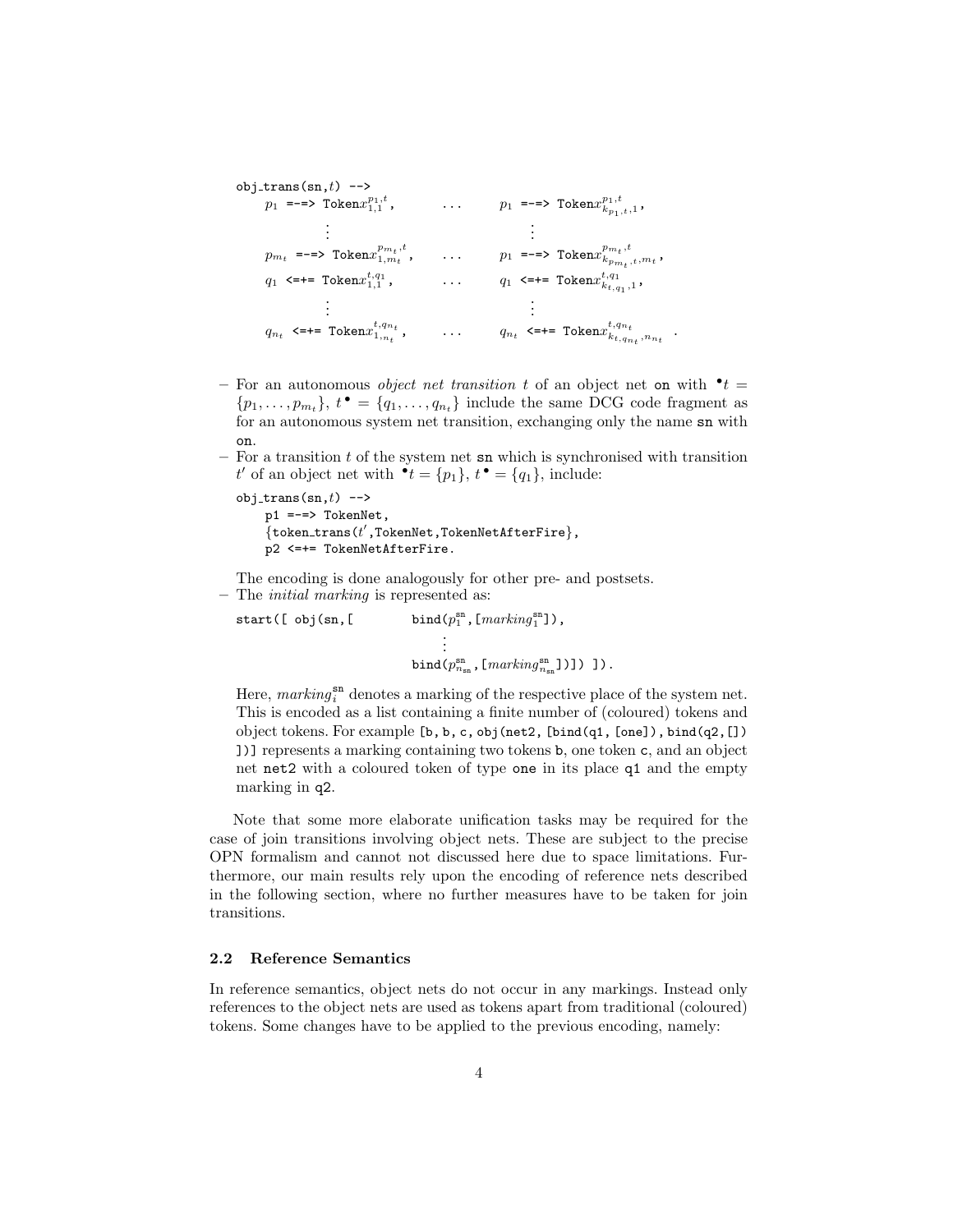– The initial marking can contain a finite number of (coloured) tokens and references to object tokens. A reference to an object net object\_net is represented as ref(object\_net). The object net's marking is then given separately in the global marking, for instance by

```
start([ obj(sn,[bind(p1,[ref(low),ref(low), b,b,c]),
                        bind(p2,[b]), bind(p3,[c])]),
        obj(low,[bind(q1,[1,1]),bind(q2,[])]) ]).
```
- A synchronisation requirement for a system net transition t with  $\mathbf{t} = \{p_1\}$ and  $t^{\bullet} = \{q_1\}$  to be executed in parallel with an object net transition  $t'$  can be expressed by the following code fragment, where TokenNet and TokenNetAfterFire are references to the same object net.

```
obj\_trans(sin, t, Ref) -->
     p1 =-=> TokenNet,
      \{\mathtt{token\_trans}(t',\mathtt{TokenNet},\mathtt{TokenNetAfterFire},\mathtt{Ref})\},
     p2 <=+= TokenNetAfterFire.
```
The encoding of an object Petri net with reference semantics  $\mathcal{R}$  will be referred to by  $\eta(\mathcal{R})$  in the following.

**Lemma 1.** If a transition t of net  $\mathcal{R}$  is enabled then its encoding is executable, i.e., there exists a binding satisfying the predicate  $obj\_trans(N, t)$  in its encoding  $\eta(\mathcal{R})$ .

*Proof.* We have to inspect two cases:

- (i) enablement of an autonomous transition
- (ii) enablement of a set of synchronised transitions

Case (i) again consists of two sub-cases, which are studied below.

System autonomous enablement is limited to those transitions of the system net that do not have a counterpart in the synchronisation relation  $\rho$ . All transitions that have no synchronisation requirement can occur subject to the usual Petri net firing rule. This coincides with the requirement that there are sufficiently many tokens available on the input places of the transition. Since we are not considering place capacities, there are no further requirements in the case of P/T nets. Autonomous reference net transitions are such that their names do not appear in any synchronisation pair, i.e., they do not have any uplink or downlink inscription. In  $\eta(\mathcal{R})$  these transitions are precisely the ones for which a proof of the predicate autonomous/2 exists, thus enabling the execution of the respective transition's encoding in the presence of an enabling marking. This is provided in the object interpreter by

trans(Trans,O,N) : autonomous(NetID,Trans),global\_trans(Trans,NetID,O,N).

Object autonomous enablement are encoded in the same way as system autonomous transitions. Hence the reasoning from above also holds for this case.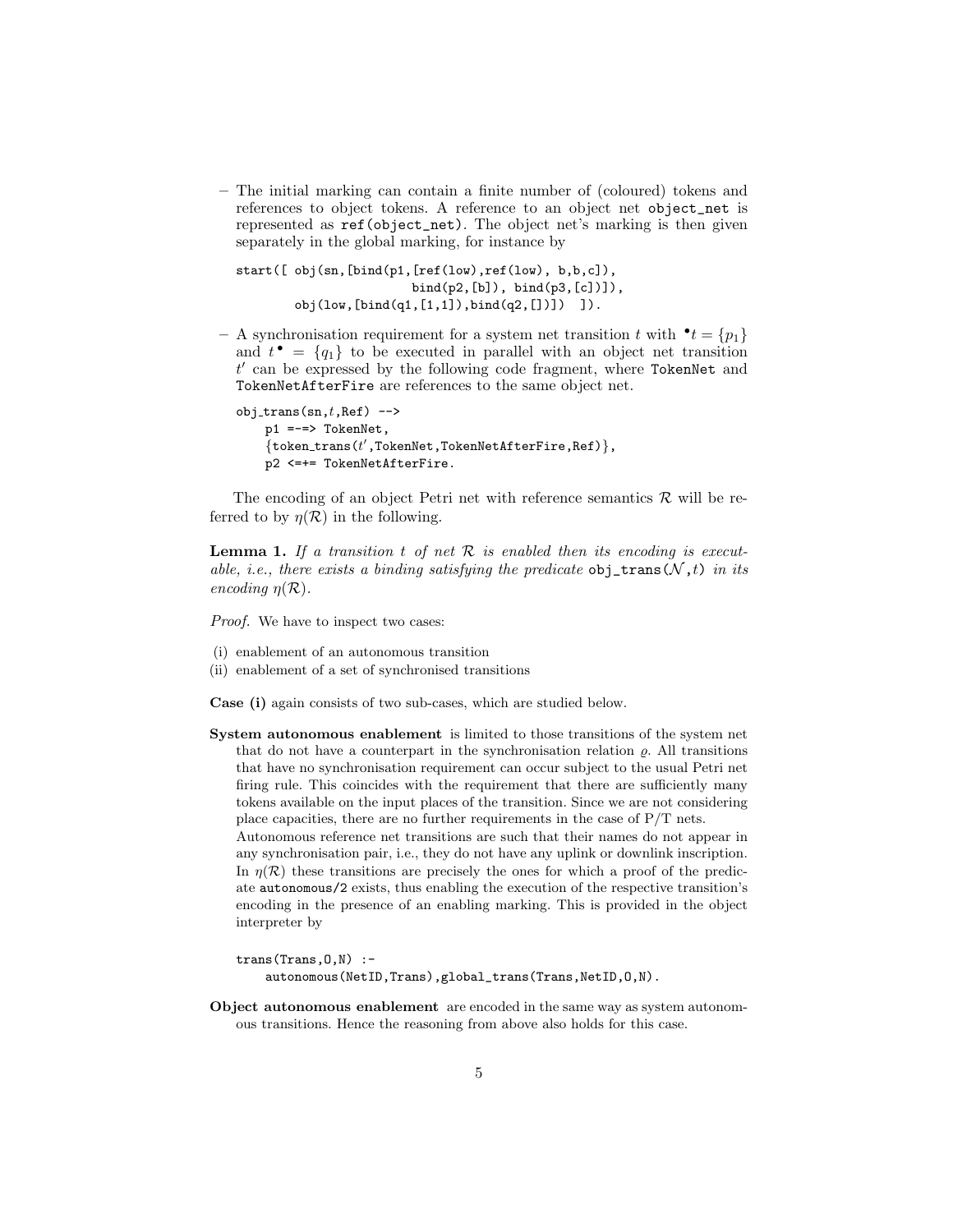For case (ii) let us consider the requirements for the enablement of a transition that appears in the synchronisation relation.

The transition can have one of the following properties:

- 1. it is invoked by some other transition (uplink)
- 2. it invokes another transition (downlink)
- 3. it is both downlink and uplink to some other transitions

In either case, we have ruled out infinite chains and cycles in the synchronisation relation.

The object interpreter governs the execution of synchronised transitions by the predicate trans/3 which can only be satisfied in the clause

```
trans(Trans, 0, N) :-
```
init\_synch(Name,Trans),global\_trans(Trans,net(ID,Name),O,N).

The transformation adds the fact

init\_synch $(\mathcal{N}, t)$ .

for every least element in a transition synchronisation chain. The existence of a least element is guaranteed by  $\forall x, y \in \tilde{T} \ (x, y) \in \varrho \rightarrow (y, x) \notin \varrho^+$ . For each downlink, an entry is generated in the list representing the obligations that arise from the prospective execution of the transitions encoding. A satisfying binding exists if all transitions involved in the synchronisation are simultaneously enabled.

Thus, a transition's encoding can be executed if the transition is enabled.

**Lemma 2.** Any non-synchronised state change in the encoding  $\eta(\mathcal{R})$  with respect to the encoded marking of  $R$  corresponds to an autonomous transitions occurrence of the reference net R.

Proof. The crucial predicate for making changes to the encoded marking in the OPN encoding is trans/3.

The definition of this predicate in the object interpreter is:

```
trans(Trans, 0, N) :-
    autonomous(Name,Trans),global_trans(Trans,net(ID,Name),O,N).
trans(Trans,O,N) :-
    init_synch(Name,Trans),global_trans(Trans,net(ID,Name),O,N).
```
Hence, any state change with respect to the encoded marking of  $R$  must occur by executing an encoded transition, which can be accomplished either by firing an autonomous transition or by initiating a synchronisation chain.

**Lemma 3.** Synchronisation requirements in a reference net  $\mathcal{R}$  are correctly reflected in its encoding  $\eta(\mathcal{R})$ , i.e., a transitions code will only be executed if its synchronisation requirements are met.

Proof. First, let us note that the code for a transition invoked in a synchronisation cannot be invoked individually. This is due to the requirement that the transition has to satisfy either autonomous/2 or init\_synch/2 in order for its code to be executed.

The encoding will not provide provability of autonomous/2 for any transition involved in a synchronisation. Furthermore, for no transition invoked by another transition, will init\_synch/2 be provable. This restricts those transitions' code to be executed in all circumstances apart from an invocation in a synchronisation step.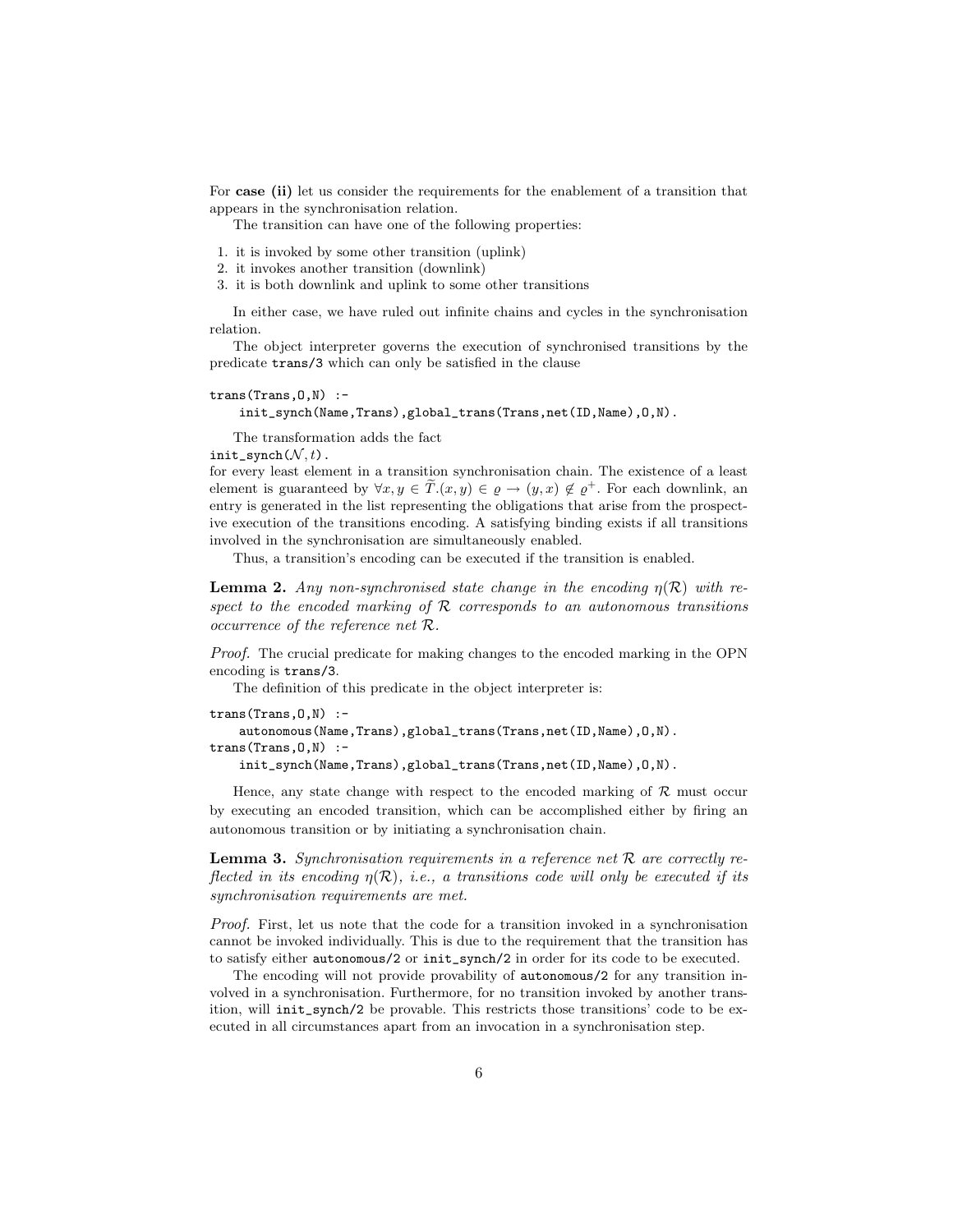For the synchronisation requirements we have ruled out the possibility of circular invocations, i.e., a chain of synchronisation requirements may never form a loop. This is formally expressed by the assumption:  $\forall x, y \in \tilde{T} \ (x, y) \in \varrho \to (y, x) \notin \varrho^+$ . Thus, we avoid infinitary synchronisation requirements.

What remains to be shown is that an enabled synchronisation step in the reference net will indeed lead to its code being executable. This follows directly from Lemma 1 and the fact that the uplinks and downlinks are correctly encoded.

The object interpreter will allow synchronisations to be initialised by the least element in a chain though the following code:

```
trans(Trans, 0, N) :-
    init_synch(NetID,Trans),global_trans(Trans,NetID,O,N).
```
**Theorem 1.** The encoding  $\eta(\mathcal{R})$  of an object Petri  $\mathcal{R}$  nets with reference semantics is faithful.

Proof. Lemmas 2 and 3 state that the behaviour with respect to the encoded transitions and markings in  $\eta(\mathcal{R})$  is a subset of the behaviour of  $\mathcal{R}$ . Furthermore, Lemma 1 states the converse, i.e., any enabled transition can be executed in its encoding.

Thus, we neither loose nor gain any behaviour and the encoding is faithful.

#### 2.3 Combining Value and Reference Semantics

In the XTL model it is easy to combine the concepts of value and reference semantics, to be used in the same model. A simple example of an initial marking mixing the two concepts is given below.

```
start([obj(high_level_net,
       [bind(p1, [ref(low), ref(low), obj(low, [bind(q1, [1]), bind(q2, [1)])]),bind(p2,[b]), bind(p3,[c])]),
       obj(low,[bind(q1,[1,1]),bind(q2,[])])
     ]).
```
The combination of value and reference semantics makes sense for systems in which there are objects that can be (physically) copied, like an immigration form, and also objects that cannot be copied, like a vehicle in a production line. Both kinds of objects can be concurrently worked on, but only the former can be independently manipulated in a way that the merged information is no longer consistent.

An object net formalism with such combined semantics is the subject of current and ongoing research. From our translation into Prolog and the animation in xtl arises a strong candidate for the defining semantics of such object Petri net extensions.

# 3 Animating and Compiling

#### 3.1 Animation

We have applied our generic animator package written in Tcl/Tk and SICStus Prolog, which has been previously used for ProB [13] and a CSP animator [12].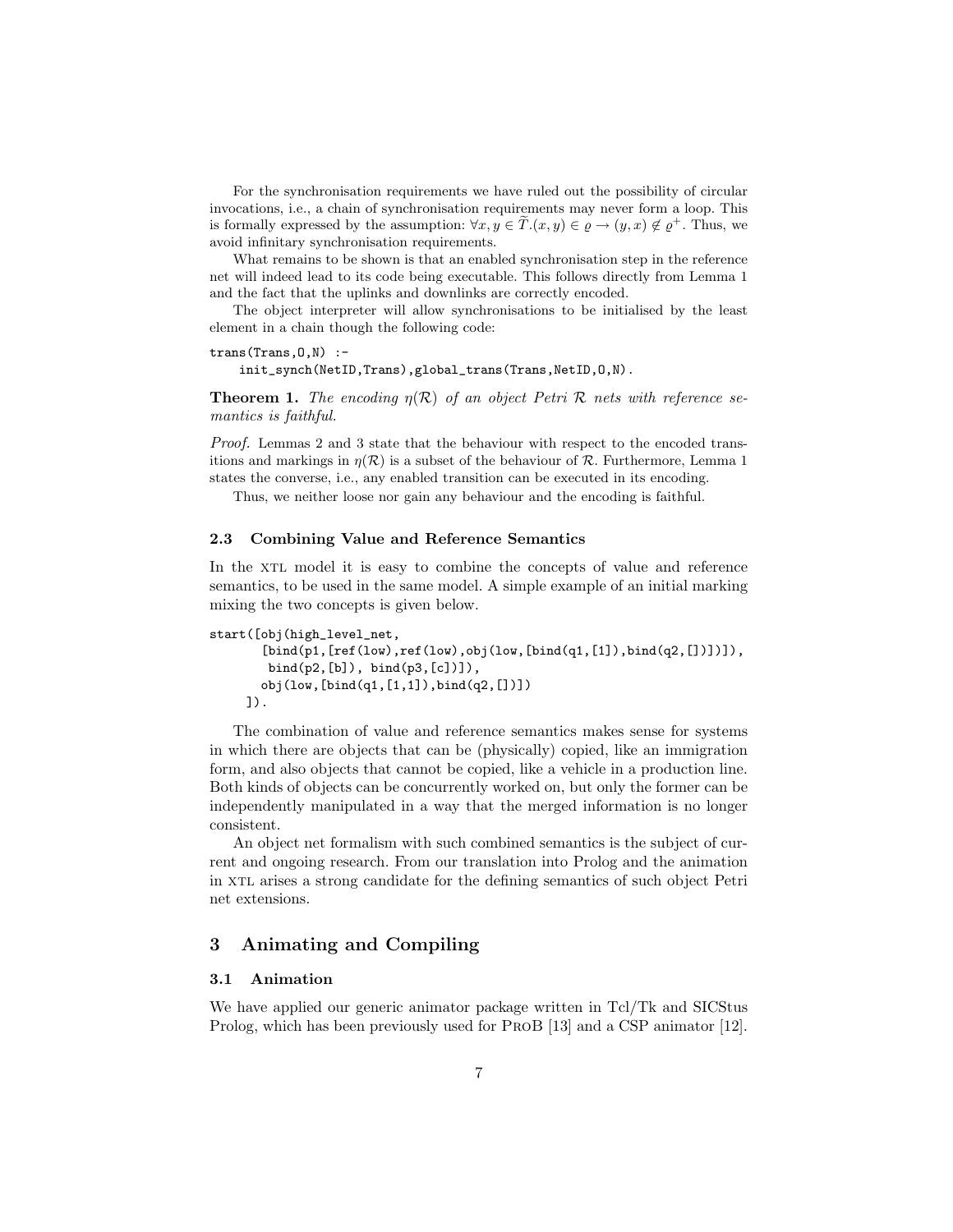

Figure2. The OPN Animator in action

The interface was initially inspired by [7] and supports (backtrackable) step-bystep animation of the specifications, coverage analysis, as well as visualisation of the state space using the "dot" tool. A screen-shot of the animator can be found in Figure 2(a), while Figure 2(b) shows the state space that it displays for one of our case studies (cf. Section 5.1) consisting of a system net and two object nets. An important aspect of the animator is its ability to cope with non-determinism: all possible choices are presented to the user, if he so wishes, and he can decide upon the exact behaviour. There is also a random mode of animation, where the choices are made by the animator. Finally, the object Petri net execution can be linked with a Java implementation, i.e., the object Petri net "drives" the Java code. One can thus use the object Petri net as a test-case generator for an implementation, or one can use the Java to provide a custom user interface for OPNs, effectively using OPNs for rapid prototyping.

## 3.2 Compiling by Partial Evaluation

In a sense our translation already compiles OPNs into Prolog. However, using partial evaluation we can further improve the efficiency of that translation.

Partial evaluation [9] is a source-to-source program transformation technique which specialises programs by fixing part of the input of some source program P and then pre-computing those parts of P that only depend on the known part of the input. The so-obtained transformed programs are less general than the original but can be much more efficient. The part of the input that is fixed is referred to as the static input, while the remainder of the input is called the dynamic input.

Partial evaluation has been especially useful when applied to interpreters. In that setting the static input is typically the object program being interpreted, while the actual call to the object program is dynamic. Partial evaluation can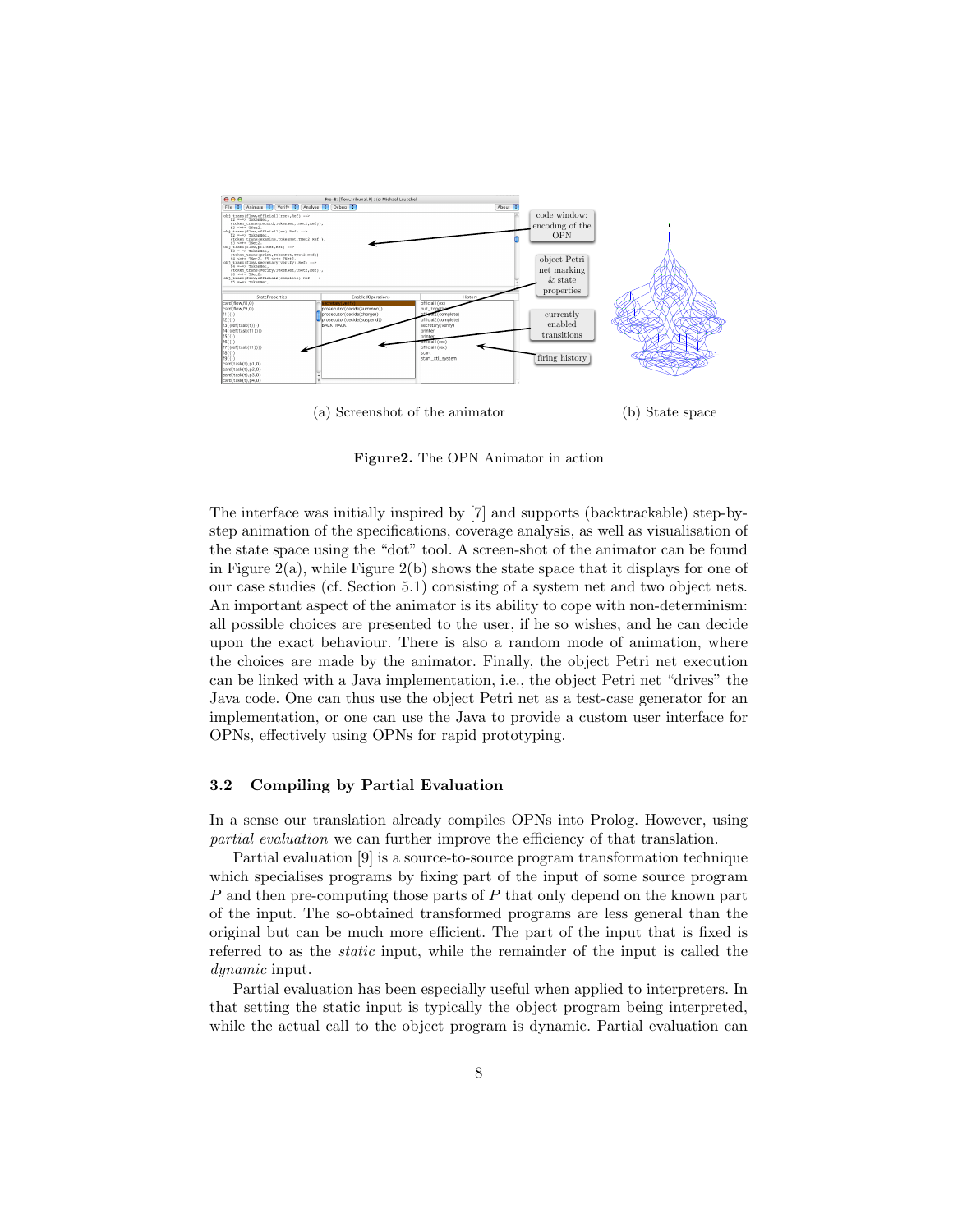then produce a more efficient, specialised version of the interpreter, which is akin to a compiled version of the object program.

Thanks to our translation of object Petri nets into Prolog code, we are able to apply partial evaluation techniques for logic programs to compile object Petri nets into more efficient Prolog code. In particular, we will use the logen system [14], which uses the so-called compiler generator (cogen) approach to specialisation. Figure 3 highlights the way the logen system works. Typically, a user would proceed as follows:

- First the source program is annotated using a binding-time analysis (BTA). This annotated source program can be further edited, by using the logen Emacs mode. This allows a user to manually refine the annotations to make the specialisation more or less aggressive.
- Second, logen is run on the annotated source program and produces a specialised specialiser, called a generating extension or also compiler.
- This compiler can now be used to specialise the source program for some static input. Note that the same compiler can be run many times for different static inputs (i.e., there is no need to re-run logen on the annotated source program unless the annotated source program itself changes).

In our case the source program is the object Petri net interpreter and the static input is the encoding of a given object Petri net. The specialised program is then a compiled version (in Prolog) of the object Petri net.

– When the remainder of the input is known, the specialised program can now be run and will produce the same output as the original source program. Again, the same specialised program can be run for different dynamic inputs; one only has to re-generate the specialised program if the static input changes (or the original program itself changes).

After annotation of our interpreter, generation of the object Petri net compiler was very quick (about 240 ms) and compilation itself was also relatively quick (less than half a second for most of our examples, cf. Section 5.3), and could be made faster by making the compiler less aggressive. The improvements for animation speed were about 40 % (speed improvements for verification are much more dramatic due to a decrease in memory usage and specialisation of the model checking component; cf. Section 5.3). The following shows a piece of compiled Prolog code produced by the object Petri net compiler. Basically, every place has become an argument of the specialised procedures and accessing place markings is is thus much faster. The memory usage of the specialised code is also much reduced, as all the encodings of the net structure have been compiled away.

```
compute_trace__4(B,C,D,E,F,G,H,I,J,K,L,M,N,O,P,Q,R,S,T,U,V,W,X,Y,Z,
       A1,B1,C1,D1,E1,F1,G1,H1,[tribunal(charge)|I1]) :-
    delete__2(ref(task(t1)),I,J1),
    insert__3(ref(task(t1)),J,K1),
    delete__2(L1,F1,M1),
    insert__3(L1,H1,N1),
```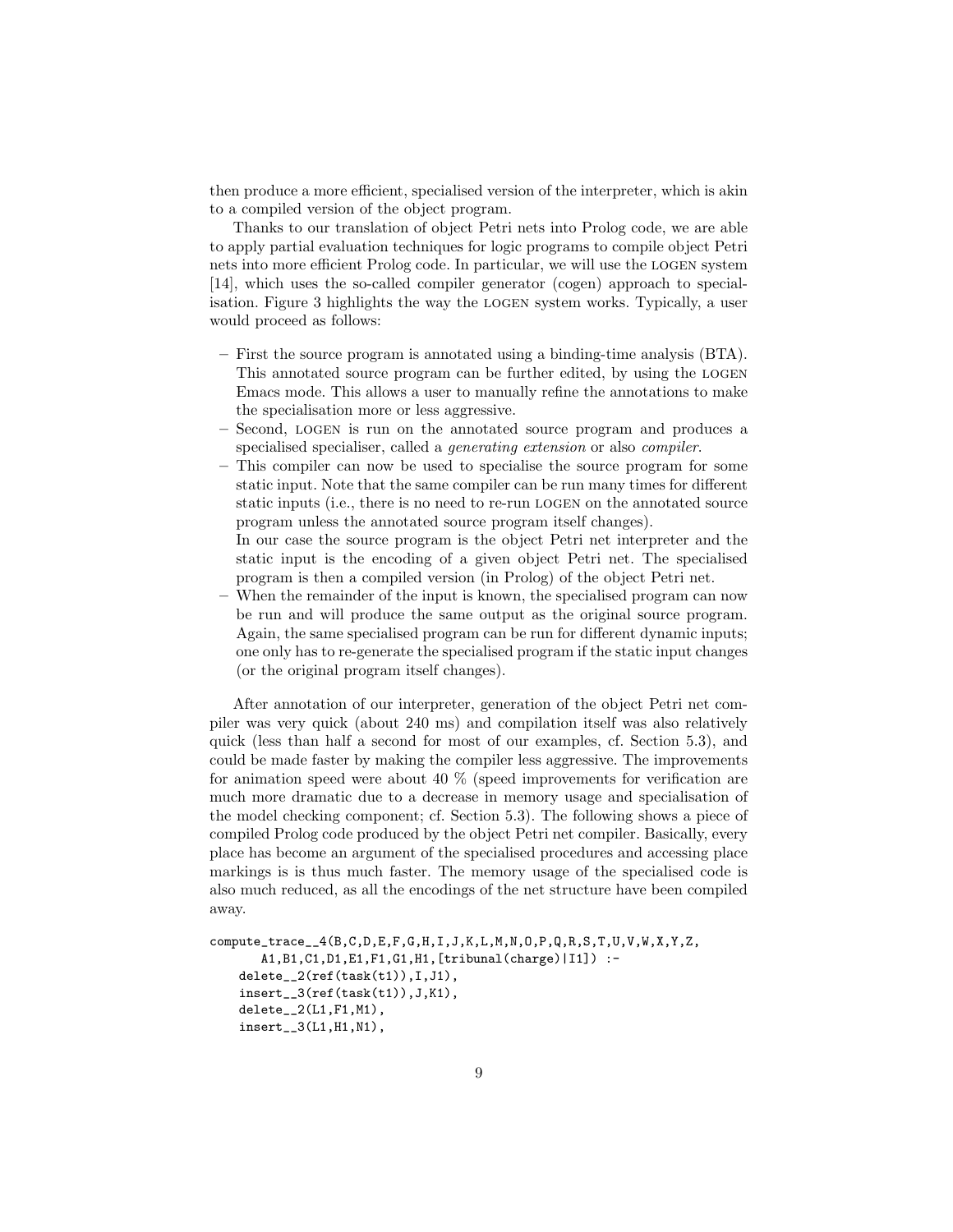

Figure3. Illustrating the logen system and how to compile object Petri nets

## compute\_trace\_\_4(B,C,D,E,F,G,H,J1,K1,K,L,M,N,O,P,Q,R,S,T,U,V,W, X,Y,Z,A1,B1,C1,D1,E1,M1,G1,N1,I1).

Thanks to our translation into Prolog, we can also apply other logic programming tools such as termination analysers, type inference tools, verification tools, or static analysers. In the next section, we will show how one can achieve finite and infinite model checking using some of these.

# 4 Model Checking using Logic Programming Tools

## 4.1 Finite State Model Checking using XTL

The temporal logic CTL (Computation Tree Logic) introduced by Clarke and Emerson in [2], allows to specify properties of specifications generally described as Kripke structures. The syntax and semantics for CTL are given below.

Given *Prop*, the set of *propositions*, the set of CTL formulae  $\phi$  is inductively defined by the following grammar (where  $p \in Prop$ ):

$$
\phi := true \mid p \mid \neg \phi \mid \phi \land \phi \mid \forall \bigcirc \phi \mid \exists \bigcirc \phi \mid \forall \phi \mathcal{U} \phi \mid \exists \phi \mathcal{U} \phi
$$

A tabled Prolog system such as XSB [21] provides very efficient data structures and algorithms to tabulate calls, i.e., it remembers which calls it has already encountered. As was realised in [20] this enables one to write efficient model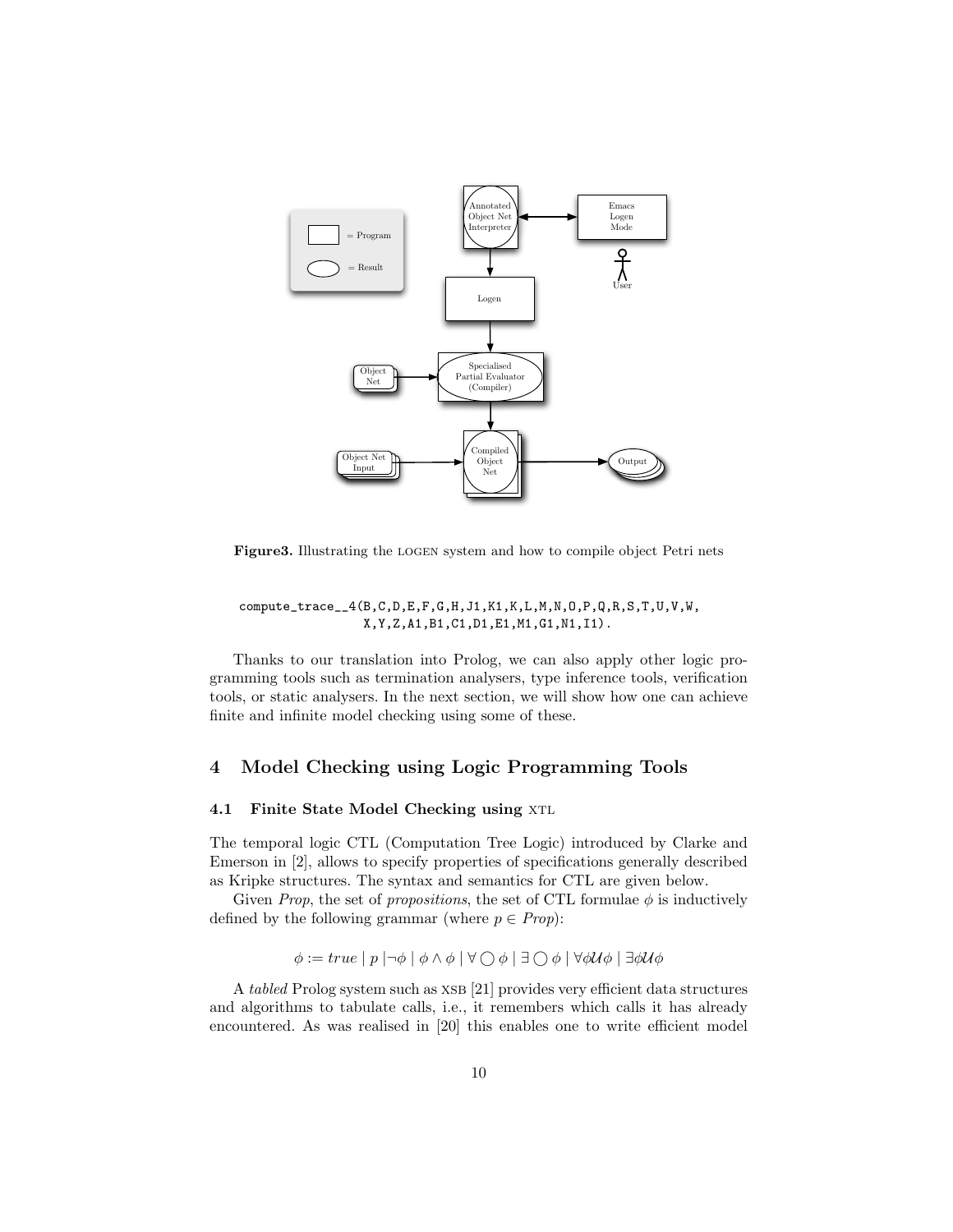checkers, with relatively little effort. This has lead to the development of the XMC model checking system, whose performance is comparable to that of SPIN.

Furthermore, as shown in [16], a complete CTL model checker can be written as a relatively simple tabled logic program, called XTL in  $[17]$ . Contrary to  $[20]$ the aim in [16,17] was not maximum efficiency, but writing a provably correct interpreter that can be fed into existing analysis and optimisation tools.<sup>3</sup> One of the motivations is to use these analysis tools to perform infinite state model checking. Also, XTL is independent of any underlying formalism. It only supposes that the successors of a state s can be computed (through a predicate  $trans$ ) and that the elementary proposition of any state s can be determined (through a predicate prop). The interpreter can thus be easily applied to many formalisms, by providing appropriate encodings of trans and prop. This is exactly the feature we will use to apply to to object Petri nets.

Despite its simplicity and flexibility, XTL has been shown to be on par with some of the most well-known model checkers [17]. Our experiments later in the paper will further underpin this.

#### 4.2 Infinite State Model Checking using ecce

One of the key issues of model checking of infinite systems is abstraction, whereby one approximates an infinite system by a finite one. If proper care is taken, the results obtained for the finite abstraction will be valid for the infinite system.

In earlier work we have tried to solve the abstraction problem by applying existing techniques for the *automatic* control of online partial evaluation. Indeed, in partial evaluation one faces a very similar (and extensively studied) problem: To be able to produce efficient specialised programs, infinite computation trees have to be abstracted in a *finite* but also as *precise* as possible way. [15] showed that when we encode Petri nets as logic programs, the specialised programs can be viewed as a finite abstraction of state space covering all (possibly infinite) reachable markings of the Petri net. This allowed one to decide coverability problems (which encompass quasi-liveness, boundedness, determinism, regularity,...) for any Petri net using the specialiser ecce [18]. Quite surprisingly, the control algorithms behaved very similar to well known Petri net algorithms by Karp– Miller [10] and by Finkel [3]. The advantage of the logic programming approach is that it can in principle be applied to more complicated systems, with richer state structures, provided the system is encoded as a logic program. We can thus apply ecce to our OPN interpreter and attempt infinite state model checking. Note that ecce's control algorithms are no longer guaranteed to provide a decision procedure (we may get a "don't know" answer), but as we show later some interesting systems and properties can still be tackled.

<sup>&</sup>lt;sup>3</sup> These tools work best on declarative programs, and hence the full XMC system is probably not as well suited to analysis and optimisation.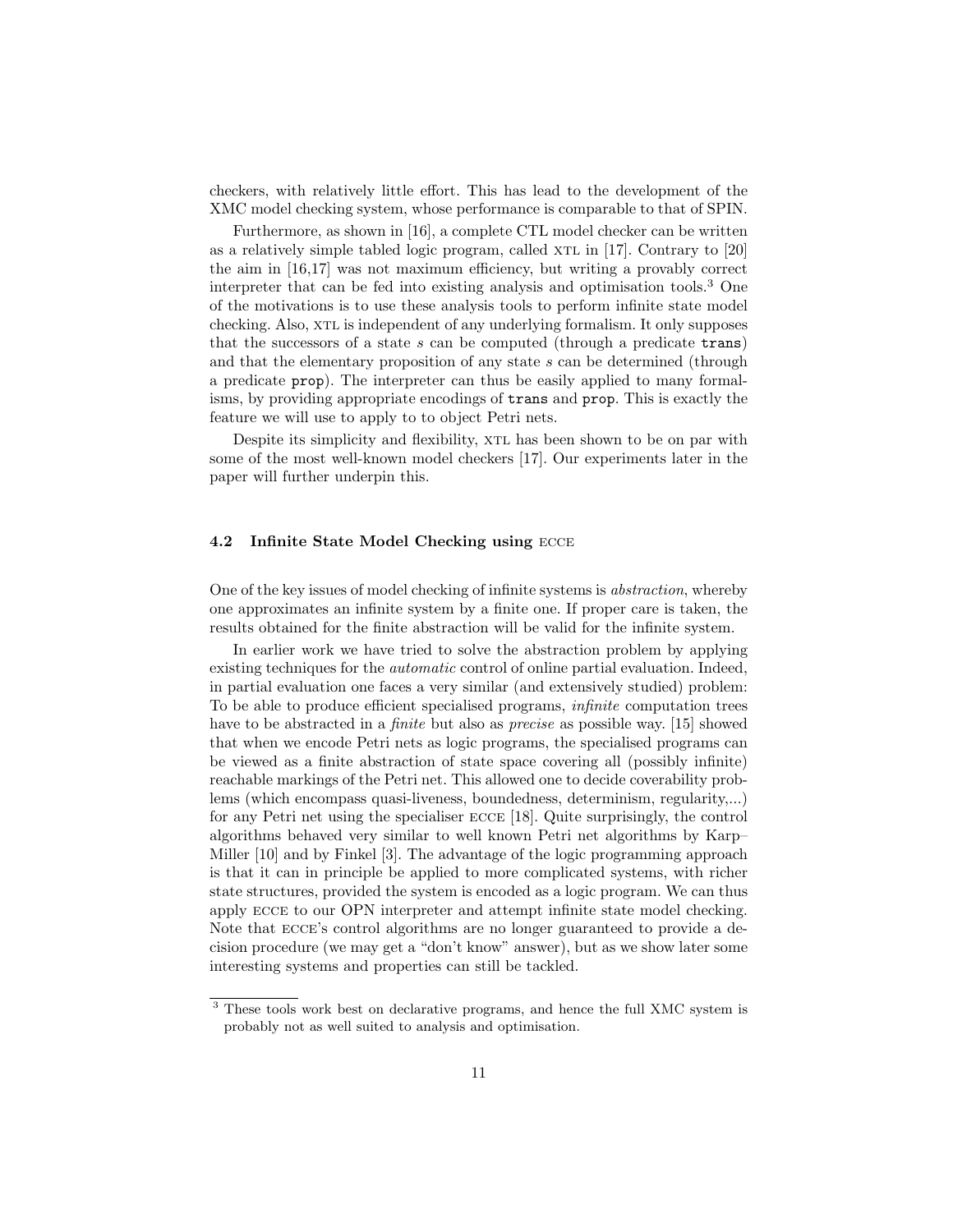# 5 Two Case Studies

In Section 5.1 we give a real-world example of a workflow specification. the specification is given as a reference net. Section 5.2 presents some model checking results carried out in xtl on an encoding of that net. Possibilities of optimising these results are provided in Section 5.3. We then present an infinite state case study in Section 5.4 and perform some infinite state model checking in Section 5.5.

#### 5.1 The Prosecution Example

Our example deals with tasks common to many legal systems. The example is taken from [22], where its origin is attributed to W.M.P. van der Aalst. There are several actions involved in this scenario provided by the example. They range from people carrying out sub-tasks (like a secretary verifying some data, an officer filing the case, and a prosecutor deciding upon the legal action to be taken) to more abstract actions (such as a printer producing two copies of a form).

The scenario of a law enforcement agency can be summarised in 7 stages:

- 1. An offence is filed by officer 1
- 2. a report and legal form is printed and distributed to be processed by a secretary and another officer, respectively
- 3. the secretary verifies the details of the report
- 4. officer 2 fills out the form accompanying the initial report
- 5. the completed form and report are sent back to officer 1
- 6. officer 1 now checks whether the completed report and form accurately describe the offence reported in stage 1
- 7. the prosecutor decides whether the offender be summoned, charged right away, or the case is suspended
- 8. Appropriate action against the offender is taken or the case is dropped.

It is easy to see that there are dependencies as well as concurrency in this example. For instance stages 3 and 4 are independent of each other, while action 5 relies on both 3 and 4 to have been accomplished prior to 5. Also, there are two actions that are carried out by officer 1. For the model it is desirable not to distribute the possible actions of the same person over the net. Thus, the tasks to be performed by one person are put into the same place and the marking of the task net 'decides' which action, i.e., which transition is chosen.

The overall task is modelled by an object net that represents a protocol of actions to be performed. Each transition in the task net has an uplink that allows it only to occur if a transition with appropriate downlink in the system net is fired simultaneously. The system net and the token net is depicted in Figure 4. Before entering the scenario described above, the system net creates a finite number of tasks (references to token net instances). In Figure 4, the initial marking (a black token in place  $p_1$ ) is consumed, two distinct instances of the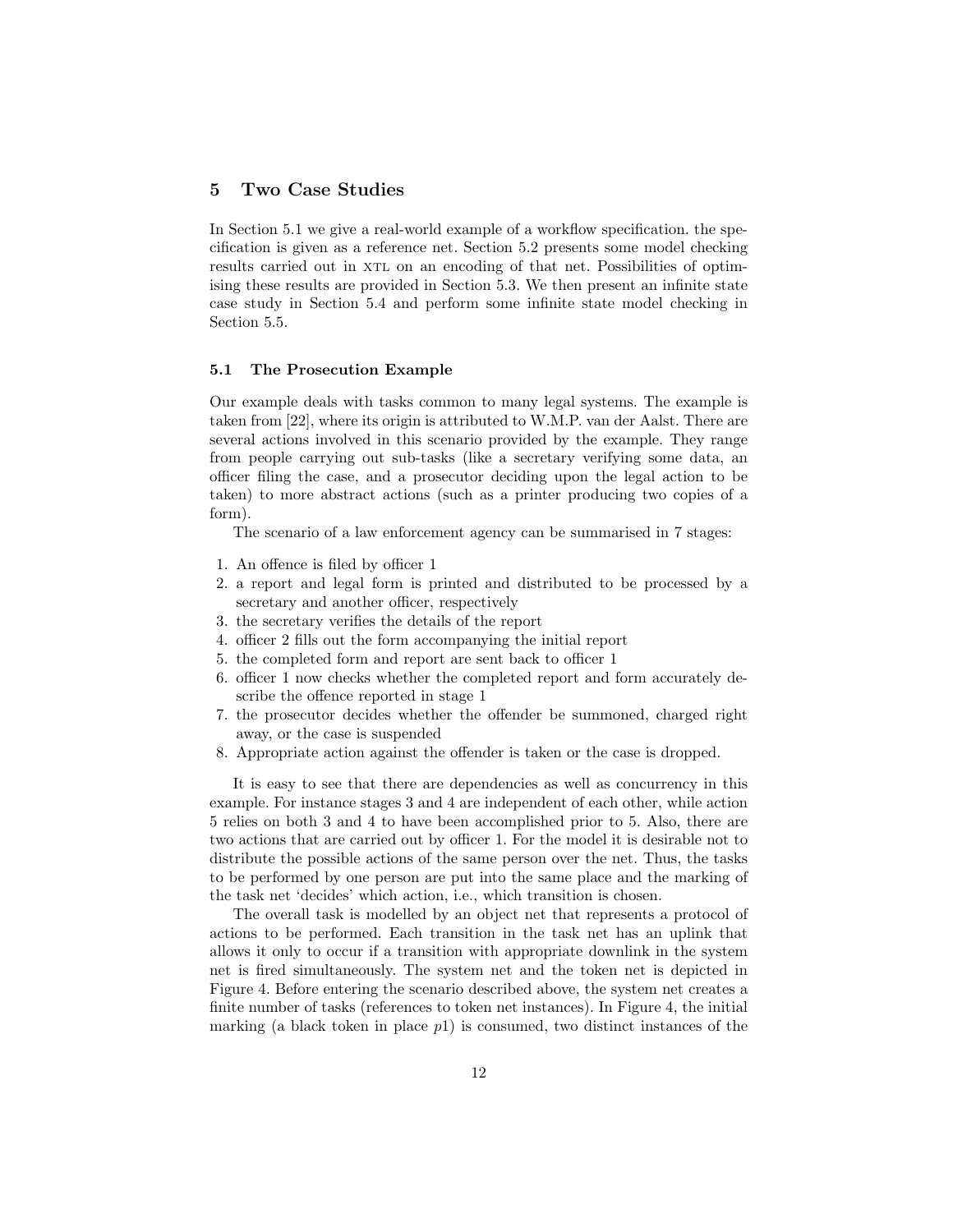

Figure4. System net and object net from the prosecution example

task net are created and uniquely named instances to these nets are produced on the input place to officer 1's transitions.

Note, that the transition printer does not produce two instances of the task on its output places, but rather duplicates the reference to the task net instance, such that each of the tokens produced points to the same instance of the task. Thereby, inconsistencies in the completion of the report and the form are avoided.

## 5.2 Model Checking Results

Some interesting properties to study in this example are:

- termination of all separate tasks
- termination in the system net with all tasks accomplished
- eventual summoning, suspension, or charging after the case/task has been recorded
- mutual exclusion of the task net's places  $f9, f10,$  and  $f11$
- deadlock-freeness.

We analysed these properties using XTL for various numbers of tasks. For example, to find out whether a two task system can reach a state where all tasks are terminated, we check the CTL formula  $Efflow.f9 \geq 2$ . XTL then produced the following witness trace after 0.02 s: start, official1(rec), official1(rec),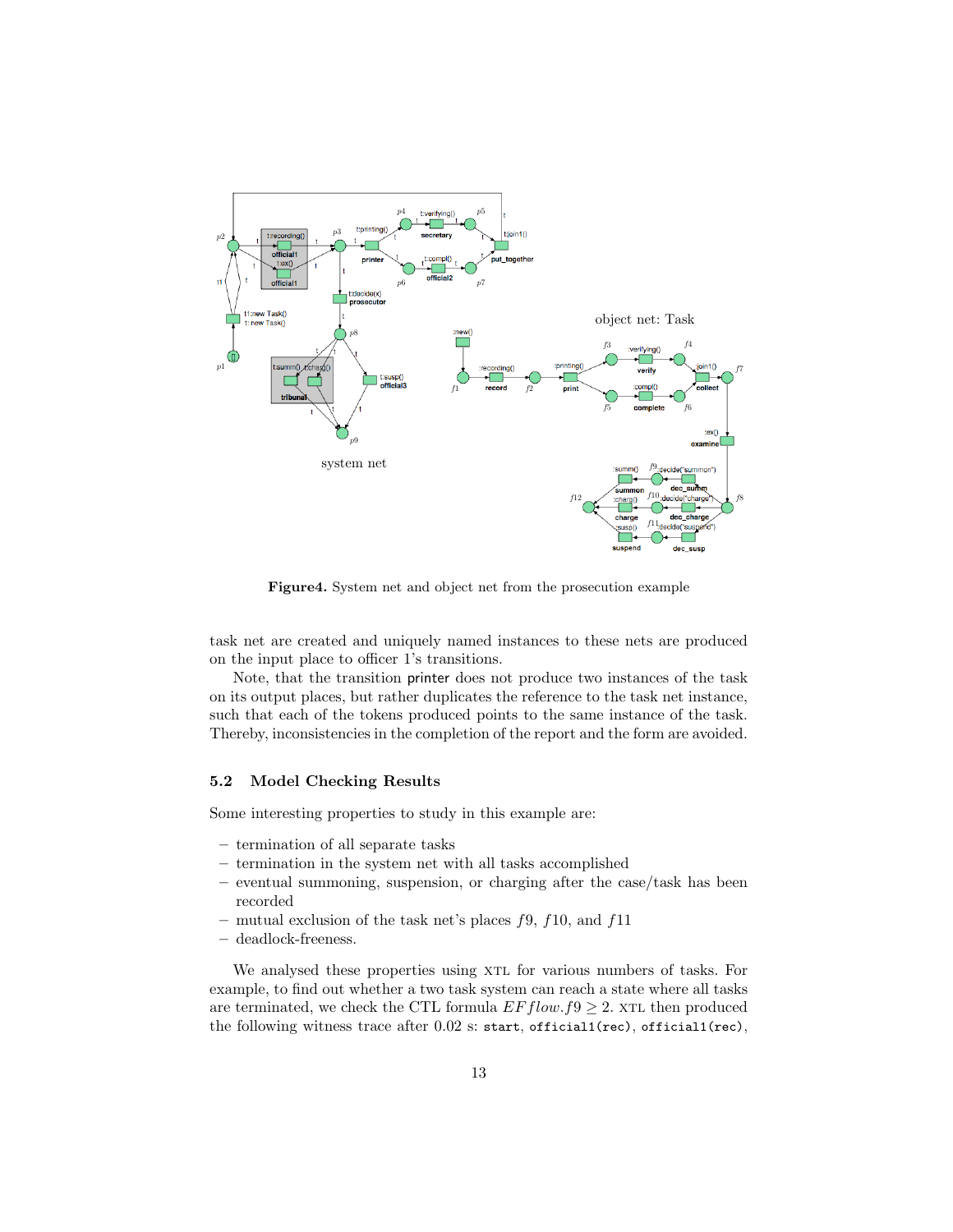printer, printer, secretary(verify), secretary(verify), official2(complete), official2(complete), put together, official1(ex), put together, official1(ex), prosecutor(decide(summon)), prosecutor(decide(summon)), tribunal(summon), tribunal(summon). A summary of our experiments can be found in Table 1. The timings were taken on a PowerBook G4 1Ghz, 1Gb Ram, running Mac OS X 10.2.6 and XSB Prolog version 2.6 compiled for batched scheduling and early completion. The full state space for the example with 2 tasks which contains 145 states and 337 transitions can be found in Figure 2(b). With 4 tasks it contains 20737 states and 96769 transitions.

Table1. Using XTL to model check the prosecution example

| With 2 tasks                           |                     |                    |  |  |  |
|----------------------------------------|---------------------|--------------------|--|--|--|
| Formula                                | Result              | Time               |  |  |  |
|                                        | Overall Termination |                    |  |  |  |
| $AFflow.f9 = 2$                        | $_{\rm true}$       | $0.289$ s          |  |  |  |
| EFflow.f9 > 2                          | true                | $0.020$ s          |  |  |  |
| $EFflow.f9 = 2$                        | true                | $0.019$ s          |  |  |  |
| EFflow.f9 > 3                          | false               | $0.18$ s           |  |  |  |
| Mutual Exclusion                       |                     |                    |  |  |  |
| $EF(t.p9 \geq 1 \wedge t.p10 \geq 1)$  | false               | 0.219 s            |  |  |  |
| $EF(t.p9 \geq 1 \wedge t.p11 \geq 1)$  | false               | $0.201$ s          |  |  |  |
| $EF(t.p10 \geq 1 \land t.p11 \geq 1)$  | false               | $0.219$ s          |  |  |  |
| E F t . p9 > 2                         | false               | 0.1910 s           |  |  |  |
| $EF(t, p9 \ge 1 \wedge t1. p10 \ge 1)$ | true                | $0.219$ s          |  |  |  |
| Termination of all Tasks               |                     |                    |  |  |  |
| $AFt.p12=1$                            | true                | $0.270$ s          |  |  |  |
| $AFt1.p12 = 1$                         | true                | $0.310~\mathrm{s}$ |  |  |  |
| $AFAGt1.p12=1$                         | true                | $0.650~{\rm s}$    |  |  |  |

| With 4 tasks         |        |           |  |  |
|----------------------|--------|-----------|--|--|
| Formula              | Result | Time      |  |  |
| $EFflow.f9 \geq 4$   | true   | $0.071$ s |  |  |
| $EFflow.f9 = 4$      | true   | $0.05$ s  |  |  |
| $EFflow.f9 \geq 5$   | false  | 47.779 s  |  |  |
| With 5 tasks         |        |           |  |  |
| $EFflow.f9 = 5$ true |        | $0.091$ s |  |  |
| With 6 tasks         |        |           |  |  |
| $EFflow.f9=6$        | true   | $0.13$ s  |  |  |

### 5.3 Optimising using partial evaluation

As the experiments have shown, XTL performs quite well on the OPN interpreter, checking more than 400 states per second. However, there are various ways to substantially improve the model checking performance. First, XTL can be used in a mode where the counter example trace is not constructed as a Prolog term during the model checking. For technical reasons<sup>4</sup> this is more efficient, as can be seen in the "No Trace" column of Table 2. Note that the counter example can still be extracted from the  $xSB$  table structures [4].

Second, we can apply our compilation techniques of Section 3.2. In fact, we can now not only specialise the OPN interpreter but the model checker as well,

 $4$  We can use XSB in "local scheduling" rather than in batched mode with early completion.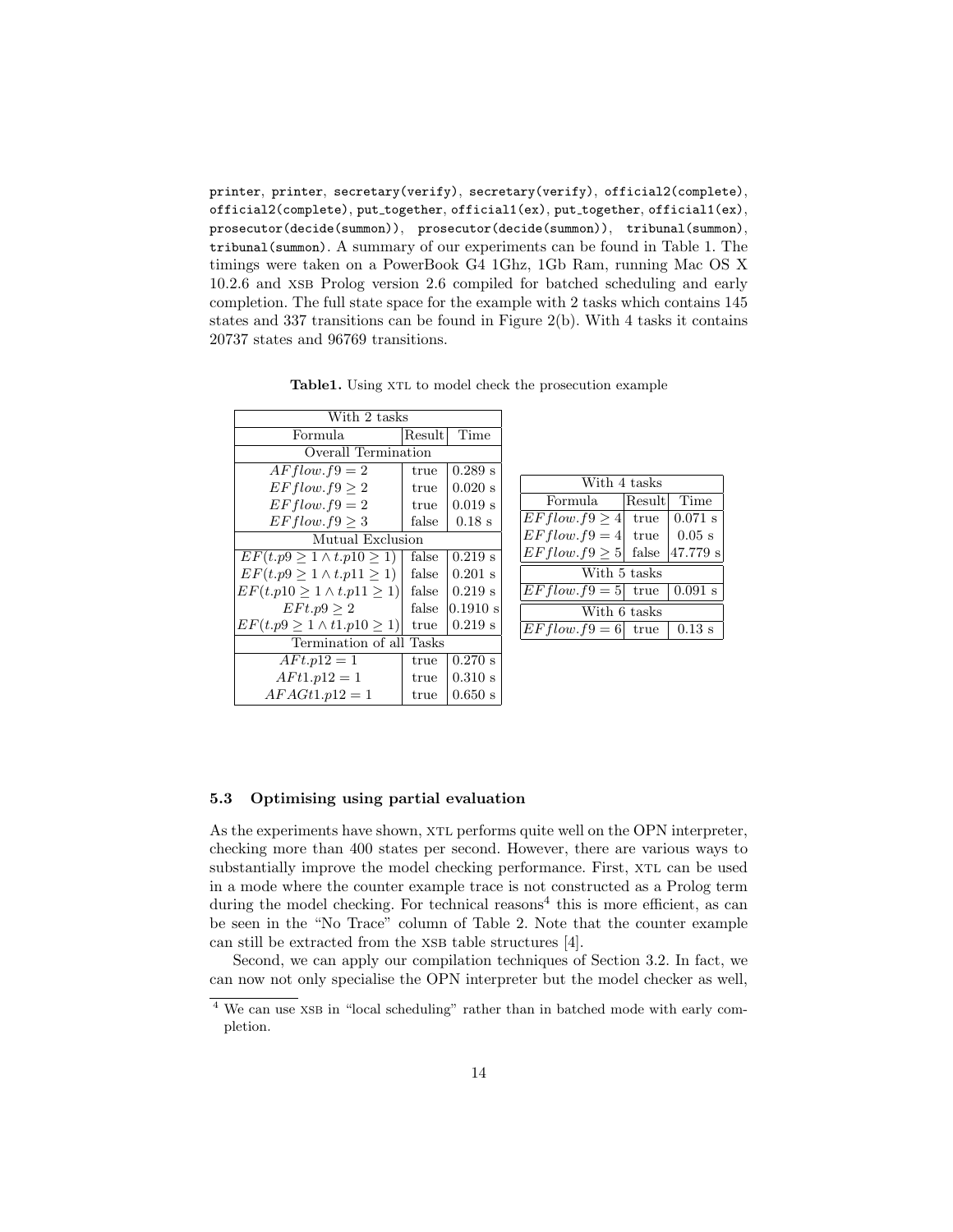| Formula                  |      |           |           | Result With Trace No Trace After Logen | Logen | Total           |
|--------------------------|------|-----------|-----------|----------------------------------------|-------|-----------------|
|                          |      | runtime   | runtime   | runtime                                |       | Speedup Speedup |
| With 2 tasks             |      |           |           |                                        |       |                 |
| $AFflow.f9 = 2$          | true | $0.289$ s | $0.260$ s | $0.01$ s                               | 26.0  | 28.9            |
| $EFflow.f9 \geq 3$ false |      | $0.18$ s  | $0.08$ s  | $0.01$ s                               | 8.0   | 18.0            |
| With 4 tasks             |      |           |           |                                        |       |                 |
| $AFflow.f9 = 4$          | true | $83.63$ s | 78.40 s   | $6.62$ s                               | 11.8  | 12.6            |
| $EFflow.f9 \geq 5$ false |      | 47.779 s  | 19.11 s   | $5.691$ s                              | 3.36  | 8.4             |

Table2. Using Logen to speedup model checking

i.e., we can specialise the model checker for a particular temporal logic formula and for using our OPN interpreter for a particular object Petri net. This is what we have undertaken, and the results can be found in Table 2. Note that we have derived the compiler from the model checker that does not compute traces (but it would have been possible to do so for the model checker that does compute them). For the second example, the specialised model checker was thus able to explore 3644 states and 17004 transitions per second.

Note that generating the object Petri net/temporal logic compiler took 270 ms (a compiler that can be used for any CTL temporal logic formula and any object Petri net encoding). Compilation for the formula  $Efflow.f9 \geq 5$  and the object Petri net with 4 tasks took 460 ms. So, counting the 460 ms, compiling still gives a very respectable 3.11 times improvement in speed. One can reduce compilation time by making the specialisation less aggressive (e.g., if one works mainly on small examples). Also, if one compiles the same object Petri net for different formulas, not all of the compilation has to be redone Finally, it is interesting to note that the more complicated  $AF$  formulas lead to bigger speedups, as more of the model checking component is specialised.

#### 5.4 Immigration Example

Figure 5 depicts the components of an OPN representing the usual immigration procedure. It involves

- receiving a passport
- applying for a visa (single entry or lifetime)
- entering the country
- leaving the country
- re-entering the country
- re-applying for a visa

This system is infinite state, so without further restriction it cannot be analysed using finite state model checkers such as XTL (due to their depth-first exploration, they will often not find counterexamples). We will thus now attempt to apply the ecce tool, as outlined in Section 4.2.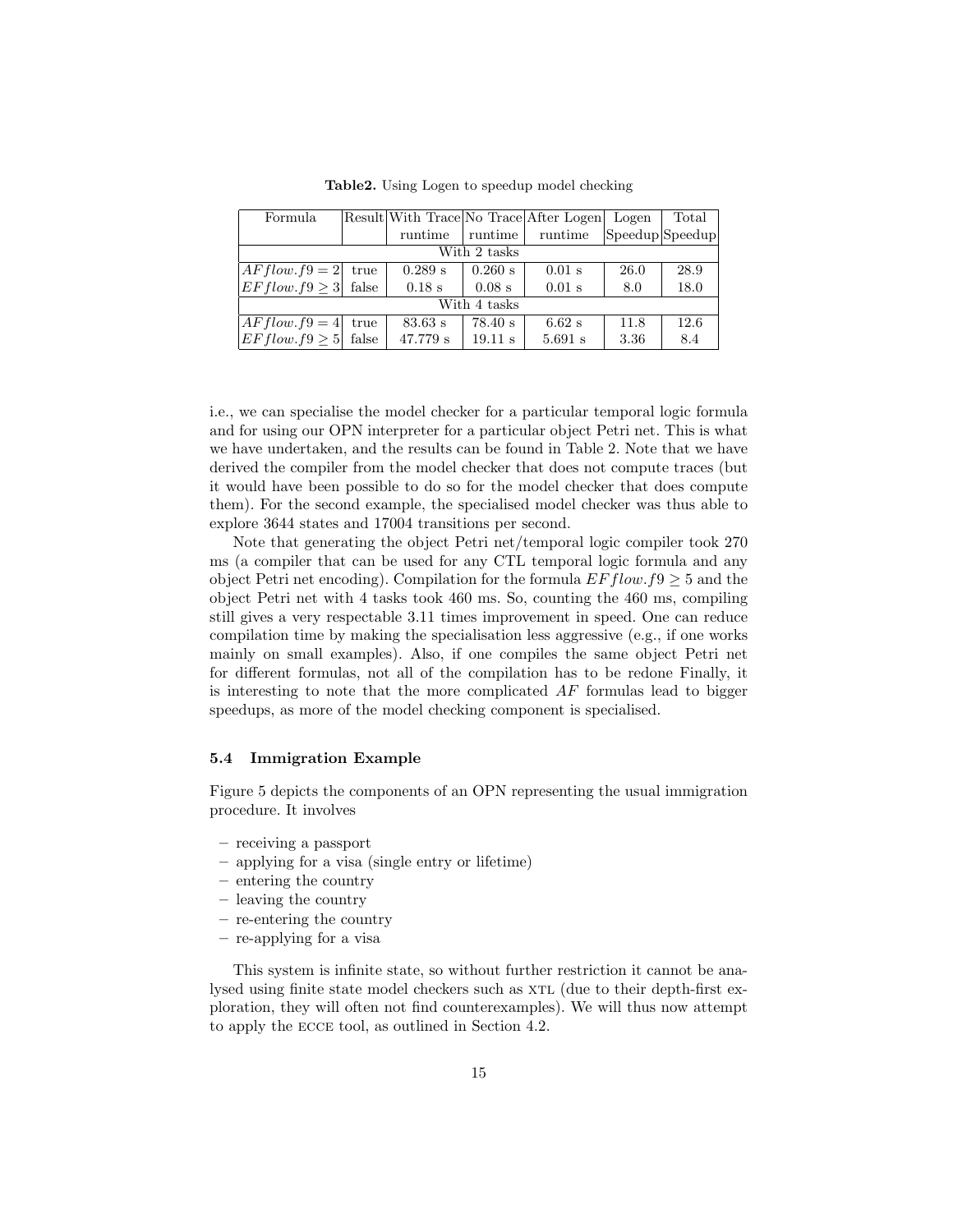

Figure5. Object Petri net for the immigration example

## 5.5 Infinite Model Checking

We have attempted to prove safety properties of the immigration example. For example, we have attempted to prove that the property EFimmigration.i5 = 2 is false. For that, we have first applied logen to compile the OPN and the temporal logic formula. We have then applied ecce on the resulting compiled program, which resulted in the following (where sat  $\lfloor -1 \rfloor$  was the entry point of the compiled program):

```
/* Specialised program generated by Ecce 1.1 */
/* Transformation time: 758820 ms */
/* Specialised Predicates:
```
sat\_\_1(immi,[1],[0],[],[],[],[],[]) :- fail.

This was achieved using the default settings of ecce (not tuned for model checking) using the most-specific version post-processing. ecce was hence able to prove that our safety property cannot be violated! In order to achieve that, ecce had effectively produced a symbolic abstraction of the infinite state space, consisting of 19 nodes (not counting many intermediate nodes that were thrown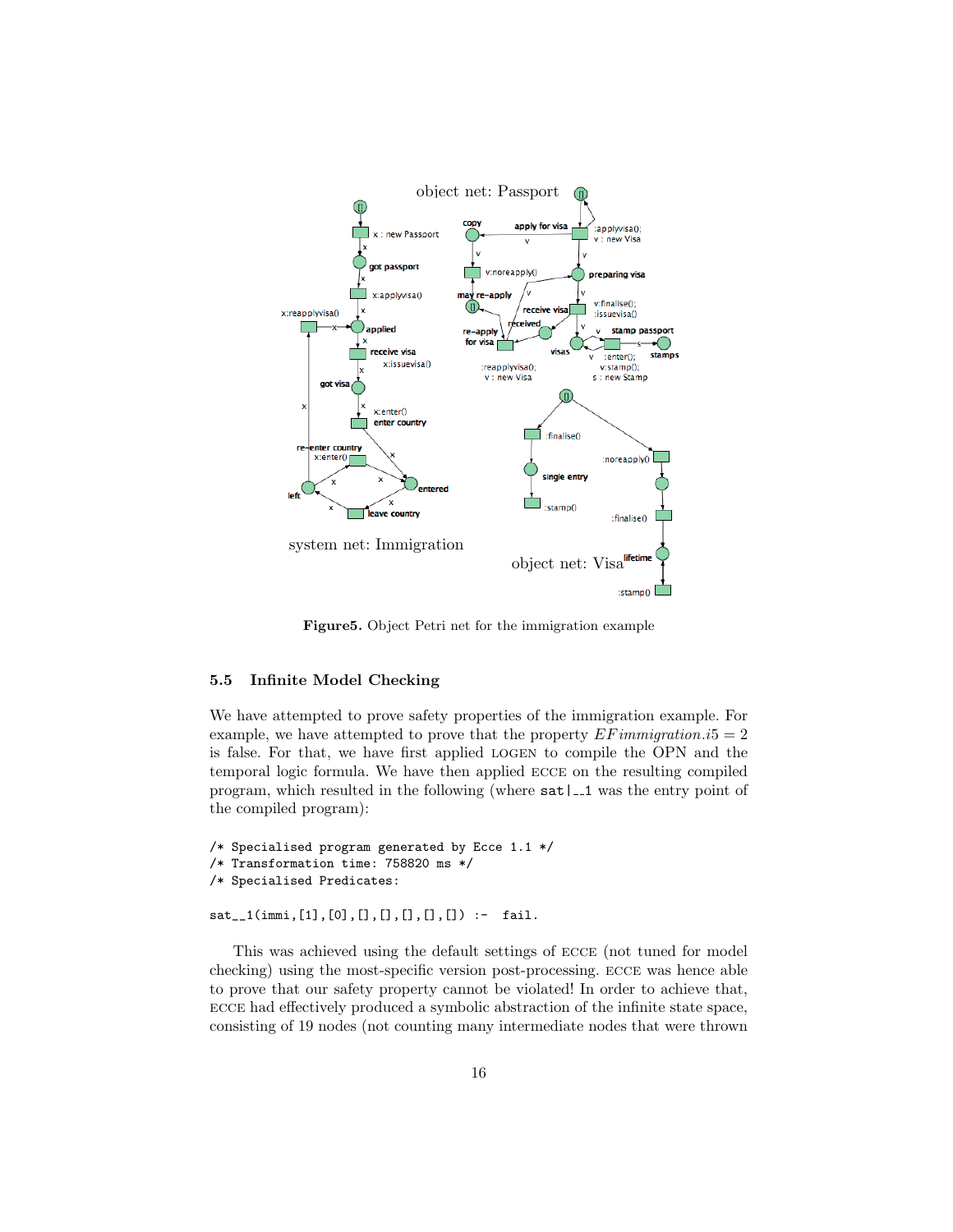away); the most-specific post-processor was then able to conclude that none of these symbolic nodes could violate the safety property.

We have attempted another safety property, and have been equally successful.

## 6 Comparison with MAUDE

In recent attempts to find a unifying framework for concurrency formalisms, the theory of rewriting logic has turned out to be very useful. P/T nets, coloured Petri nets, and algebraic Petri nets amongst other formalisms have been successfully modelled in MAUDE.

Maude is a general tool for formal specification and analysis that is based on a very efficient rewriting engine. Typically, the Maude specifications are executable, though there is no nice GUI attached to the command line-based tool.

We use (conditional) rewriting rules to represent the OPN transitions, specify properties, and prove them with the LTL model checker. Downlinks of the OPN's transitions are modelled directly in the conditional part of their rewrite rules.

The translation of OPNs to equivalent rewrite specification is very straightforward. Due to the lack of space, we do not give a formal translation in this paper, but rather study an example of a transition from the OPN depicted in Figure 4.

Consider, for instance, the printer transition of the system net. It is encoded as:

crl [FE-printer]: fe-pool-2(on NM1) fe-for-secretary(NM2)  $fe-for-official-2(NM3) Net(an, M1)$  => fe-pool-2(NM1) fe-for-secretary(on NM2) fe-for-official-2(on NM3) Net(on,M2) if M1 rprinting => M2 fprinting .

The string in square brackets supplies a name for reference in the traces of the rewriting process. We are faced with a conditional rule (crl) that rewrites the system state where the place fe-pool-2 contains (possibly among others) a token on such that on is the name of an object net. The effect of the rewrite is that the reference on is removed from fe-pool-2 and copies of the reference are generated on fe-for-secretary and fe-for-official-2. This operation does not change any other tokens in the system net, but the rewrite can only be executed if the conditional is satisfied and thus provides the successor marking M2 of the object net on.

The conditional involves the downlink printing of the system net transition. This is represented here as an additional token that is provided only in this conditional. It allows the object net transition print's rule to be executed in the encoding:

```
rl [print]: task-recorded rprinting =>
                 task-printed-1 task-printed-2 fprinting .
```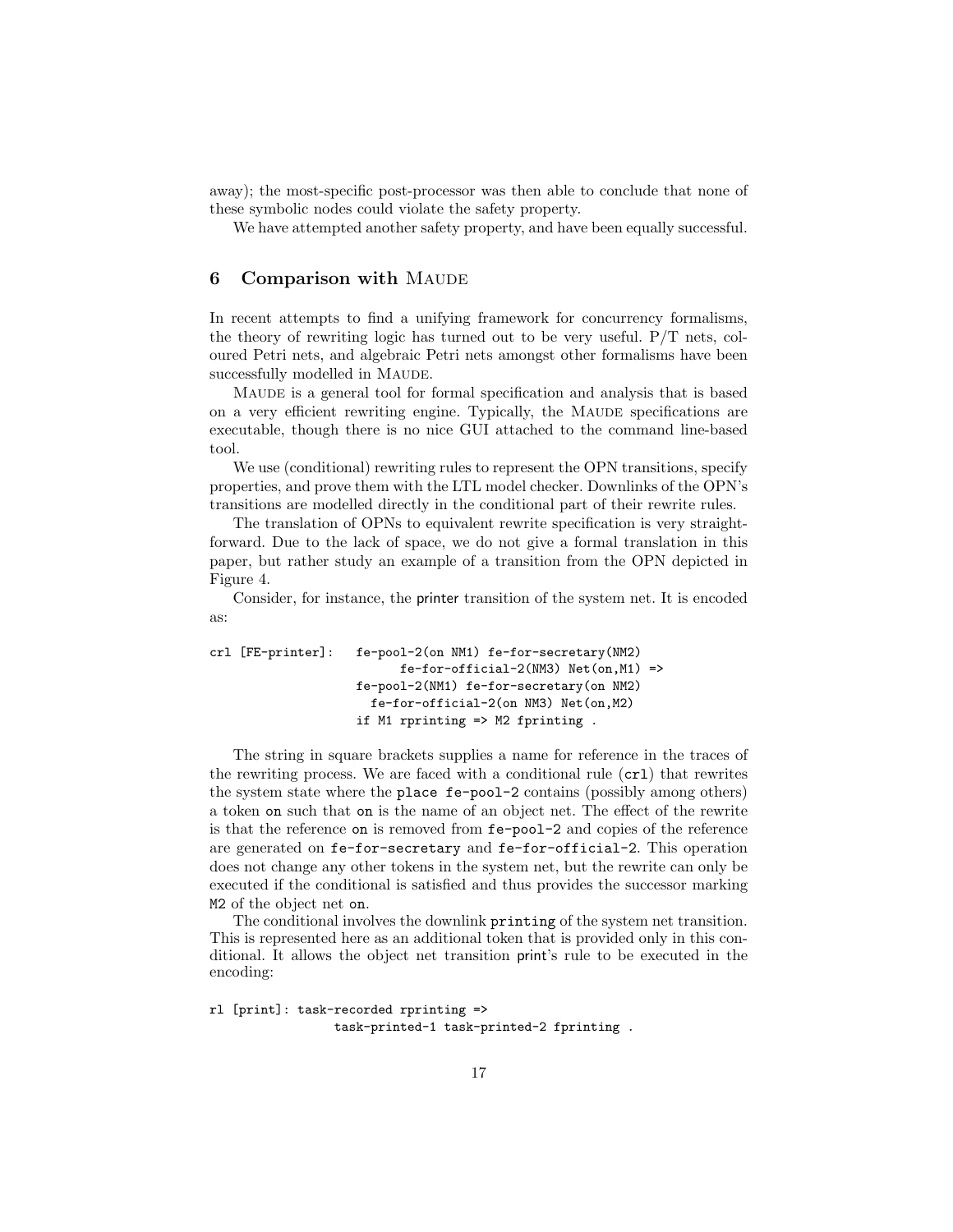This rule can only be executed, if the 'token' rprinting is provided. It then produces – in addition to the tokens required by the modelled transition – a unique 'token' fprinting, which is also handed over to the condition of the invoking system net rule. This mechanism ensures the synchronisation of the two transitions.

The rewrite specification uses multiset sorts for the system net markings and the object net markings. The synchronous channels (downlinks and uplinks) are also treated as markings in the above sense.

As the model checker in Maude works on LTL, in Table 3 we only give figures for properties that can be expressed both in LTL and CTL to allow a comparison with the results of Section 5.2. Note that the size of the state spec for 5 tasks was  $248,832$  nodes, so XTL manages to process more than 2000 nodes per second. The table does not include the time to compile the OPNs. But, even including the compile time of  $0.72$  s for the 5 task net,  $XTL + LOGEN$  is still 1.88 times faster. However, for small systems compilation via logen is not really beneficial: for the 2 task net compiling takes 0.22 s and it is thus better to use the unspecialised model checker which runs in 0.289 s (unless one wants to check many formulas for the 2 task net; in which case compilation may still be beneficial).

Table3. Using MAUDE to model check the prosecution example

| No of Tasks | Formula                        |  | $ Result $ MAUDE $ XTL + LOGEN Factor$ |      |
|-------------|--------------------------------|--|----------------------------------------|------|
|             | $ AFflow.f9=2 $ true   0.04 s  |  | $0.01$ s                               |      |
| 4           | $ AFflow.f9=4 $ true   15.70 s |  | 6.62                                   | 2.37 |
| 5           | $AFflow.f9 = 5$ true 218.61 s  |  | 115.65                                 | 1.89 |

We come to the conclusion that the conversion to Prolog is fairly easy, roughly as straightforward as the conversion to Maude, but in some crucial aspects the xtl model checker is much faster than the Maude model checker. Especially, the possibility of applying model checking techniques to certain infinite state systems should not be under-estimated.

# 7 Outlook and Conclusion

In summary, the main contributions of this paper are:

- Animation and execution of object Petri nets via a structure-preserving transformation to Prolog, where the original structure of the OPNs are not lost. This allows easy translation of animation or verification results back to the original OPNs. We have also shown how to model both reference and value semantics-based OPNs.
- We have shown how to apply an offline partial evaluation tool to automatically compile OPNs into efficient Prolog code and have produced an OPN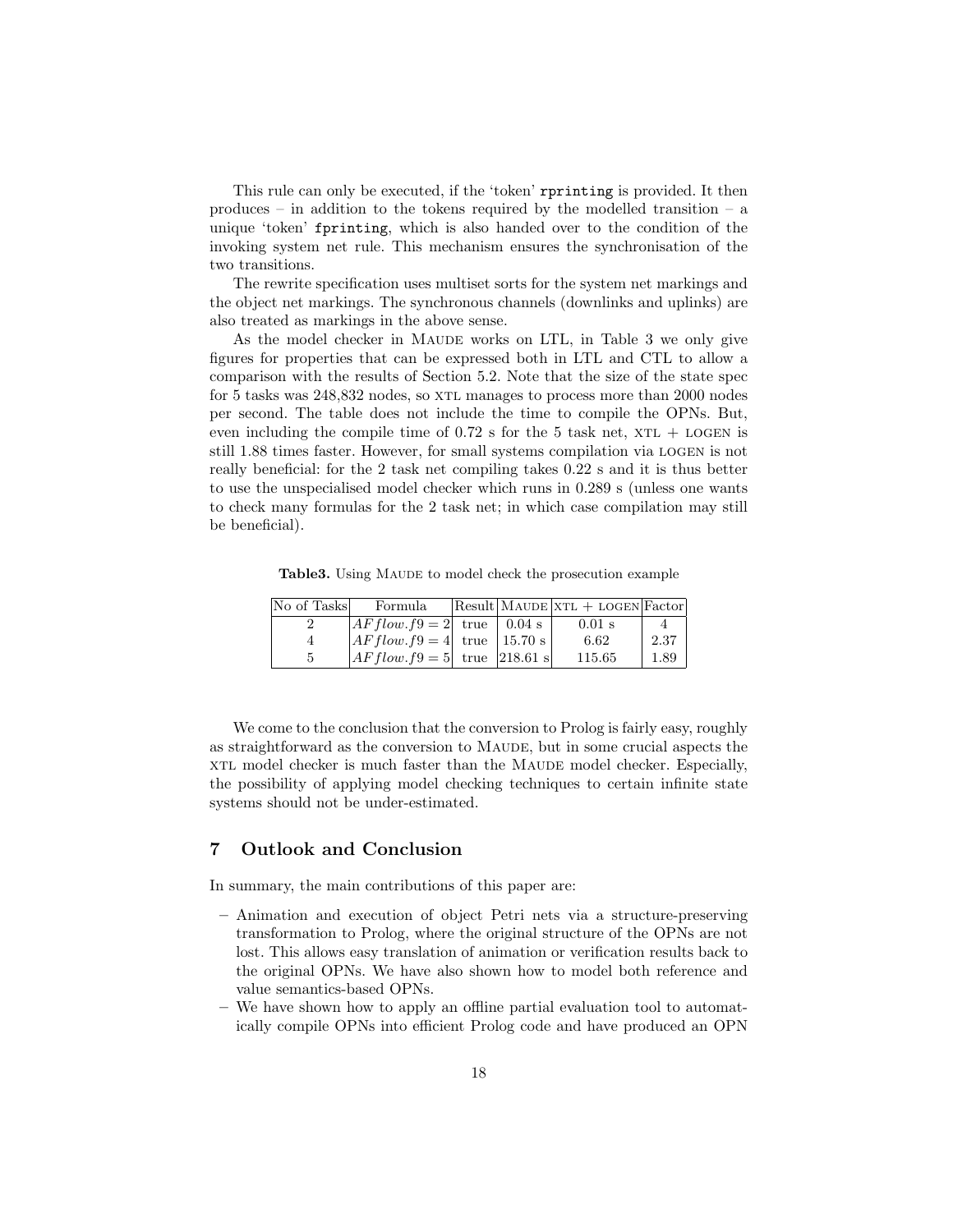compiler. This allows fast animation, but also opens up the possibilities to use OPNs for rapid prototyping or maybe even full runtime execution.

- We have shown how to do efficient CTL model checking of object Petri nets by applying the Prolog based XTL on our OPN interpreter,
- We have used partial evaluation to further improve the efficiency of model checking by producing special purpose model checkers,
- We have applied this to a non-trivial example from the literature and have compared our results with MAUDE, showing the efficiency of our approach
- We have used the ecce tool to perform infinite state model checking on another example.

Among the greatest limitations of many simulation tools is the necessity of applying strategies to the execution engine, in order to achieve fairness. Depending on the tool and formalism this can be very hard to implement, and more importantly the strategy is a further component that needs to be verified or at least validated. Using model-checking techniques, we avoid these problems altogether by inspecting the full state space of the system model. Though restricted by the nature of model checking, the method outlined in this paper is, e.g., applicable to a large class of real-world workflow systems, business processing systems, and manufacturing systems.

Future work The translation of object Petri nets (and reference nets) is completely canonical, so that an export of a net specification in this format from the Renew tool will pose no problem. The plug-in architecture of Renew should allow direct interaction with the model checker in a future release.

Due to the translation into Prolog, we can now integrate OPNs with other formalisms for which similar interpreters have already been written, such as CSP [12] or B [13]. A promising avenue would be linking OPNs with B: indeed B provides very good, high-level data modelling but it lacks modelling of concurrency aspects. This has lead to researchers trying to combine B with CSP [1]. However, OPNs would also be an attractive formalism, where B machines would be naturally passed as tokens. This would also support multiple B machines; something which current CSP/B approaches cannot do. Finally the translation into Prolog also opens up the possibilities to extend OPNs with new features such as constraints, or adapt them for specific application domains.

# References

- 1. M.J. Butler. csp2B: A practical approach to combining CSP and B. Formal Aspects of Computing, 12:182–198, 2000.
- 2. E.M. Clarke and E.A. Emerson. Design and Synthesis of Synchronization Skeletons using Branching Time Temporal Logic. In D. Kozen, editor, Proceedings of the Workshop on Logics of Programs, volume 131 of Lecture Notes in Computer Science, pages 52–71, Yorktown Heights, New York, May 1981. Springer-Verlag.
- 3. A. Finkel. The minimal coverability graph for Petri nets. Lecture Notes in Computer Science, 674:210–243, 1993.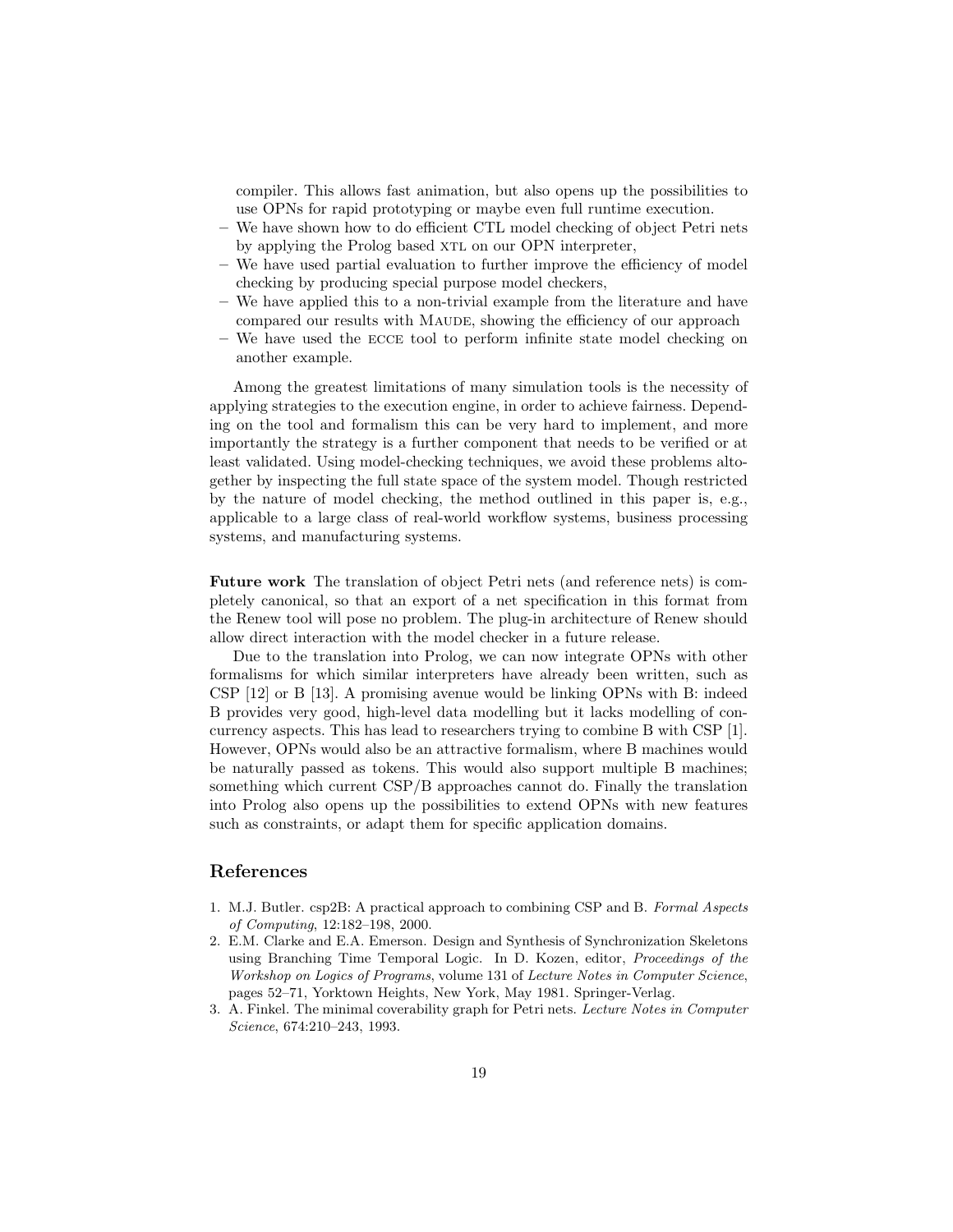- 4. Hai Feng Guo, C. R. Ramakrishnan, and I. V. Ramakrishnan. Justification based on program transformation. In Michael Leuschel, editor, Logic-based Program Synthesis and Transformation (LOPSTR'2002), LNCS 2664, pages 158–159, Madrid, Spain, September 2002. Springer-Verlag.
- 5. B. Farwer. Comparing concepts of object Petri net formalisms. Fundamenta Informaticae, 47(3–4):247–258, 2001.
- 6. B. Farwer and K. Misra. Modelling with hierarchical object Petri nets. Fundamenta Informaticae, 55(2):129–147, 2003.
- 7. P. Henderson. Modelling architectures for dynamic systems. In A. McIver and C. Morgan, editors, Programming Methodology. Springer-Verlag, 2003.
- 8. K. Jensen. An Introduction to High-Level Petri nets. Technical Report ISSN 0105- 8517, Department of Computer Science, University of Aarhus, October 1985.
- 9. N. D. Jones, C. K. Gomard, and P. Sestoft. Partial Evaluation and Automatic Program Generation. Prentice Hall, 1993.
- 10. R. M. Karp and R. E. Miller. Parallel program schemata. Journal of Computer and System Sciences, 3:147–195, 1969.
- 11. C. A. Lakos. Object Petri nets—definition and relationship to coloured nets. Technical report, TR94-3, Computer Science Department, University of Tasmania, 1994.
- 12. Michael Leuschel. Design and implementation of the high-level specification language csp(lp) in prolog. In I. V. Ramakrishnan, editor, Proceedings of PADL'01, LNCS 1990, pages 14–28. Springer-Verlag, March 2001.
- 13. M. Leuschel and M. Butler. ProB: A model checker for B. In K. Araki, S. Gnesi, and D. Mandrioli, editors, FME 2003: Formal Methods, LNCS 2805, pages 855–874. Springer-Verlag, 2003.
- 14. M. Leuschel, J. Jørgensen, W. Vanhoof, and M. Bruynooghe. Offline specialisation in Prolog using a hand-written compiler generator. Theory and Practice of Logic Programming, 4(1):139–191, 2004.
- 15. Michael Leuschel and Helko Lehmann. Solving coverability problems of Petri nets by partial deduction. In Maurizio Gabbrielli and Frank Pfenning, editors, Proceedings of PPDP'2000, pages 268–279, Montreal, Canada, 2000. ACM Press.
- 16. Michael Leuschel and Thierry Massart. Infinite state model checking by abstract interpretation and program specialisation. In Annalisa Bossi, editor, Logic-Based Program Synthesis and Transformation. Proceedings of LOPSTR'99, LNCS 1817, pages 63–82, Venice, Italy, 2000.
- 17. Michael Leuschel and Thierry Massart. Logic programming and partial deduction for the verification of reactive systems: An experimental evaluation. In Gethin Norman, Martha Kwiatkowska, and Dimitar Guelev, editors, Proceedings of AVoCS 2002, Second Workshop on Automated Verification of Critical Systems, pages 143– 149, 2002. Available as Technical Report CSR-02-6, University of Birmingham.
- 18. M. Leuschel, B. Martens, and D. De Schreye. Controlling generalisation and polyvariance in partial deduction of normal logic programs. ACM Transactions on Programming Languages and Systems, 20(1):208–258, January 1998.
- 19. I. A. Lomazova. Nested Petri nets a formalism for specification of multi-agent distributed systems. In H.-D. Burkhard, L. Czaja, H.-S. Nguyen, and P. Starke, editors, Concurrency Specification and Programming (CSP'99), Proceedings, pages 127–140. University of Warsaw, 1999.
- 20. Y. S. Ramakrishna, C. R. Ramakrishnan, I. V. Ramakrishnan, Scott A. Smolka, Terrance Swift, and David S. Warren. Efficient model checking using tabled resolution. In O. Grumberg, editor, Proceedings CAV'97, LNCS 1254, pages 143–154. Springer-Verlag, 1997.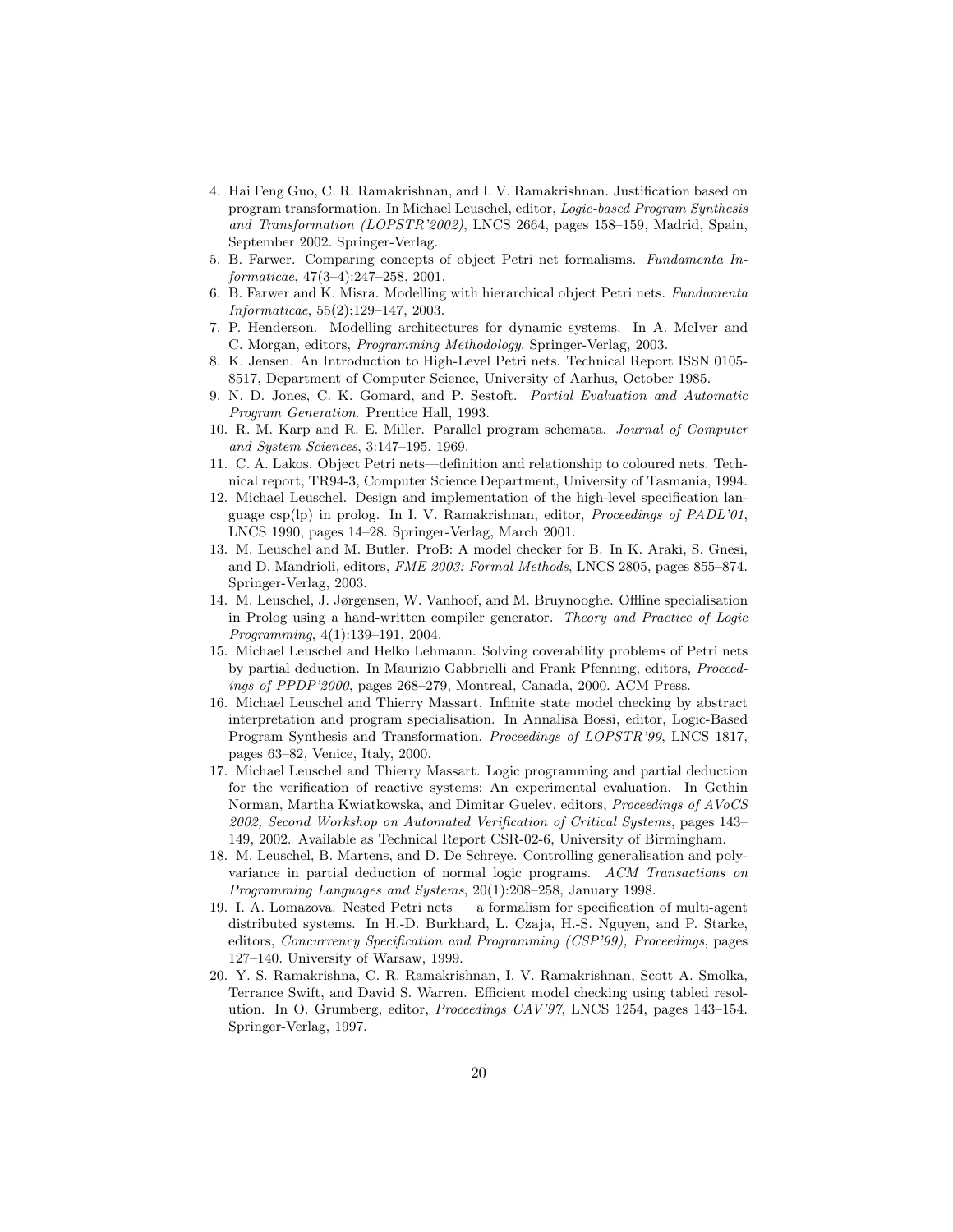- 21. K. Sagonas, T. Swift, and D. S. Warren. XSB as an efficient deductive database engine. In Proceedings of the ACM SIGMOD International Conference on the Management of Data, pages 442–453, Minneapolis, Minnesota, May 1994. ACM.
- 22. R. Valk. Petri nets as token objects. An introduction to elementary object nets. In J. Desel and M. Silva, editors, Applications and Theory of Petri Nets 1998. Proceedings, volume 1420, pages 1–25. Springer-Verlag, 1998.
- 23. R. Valk. Relating different semantics for object Petri nets. Technical report, FBI-HH-B-266/00, Fachbereich Informatik, Universität Hamburg, 2000.

# A The Object Interpreter

```
/* interpreter for object petri nets, both for
 value and reference semantics */
/* exported predicates for XTL:
    trans/3,
   prop/2 */
trans(Trans, 0, N) :-
    autonomous(Name,Trans),global_trans(Trans,net(ID,Name),O,N).
trans(Trans, 0, N) :-
    init_synch(Name,Trans),global_trans(Trans,net(ID,Name),O,N).
global_trans(Trans,Net,Env,NEnv) :-
    global_trans2(Trans,Net,Env,E2,Pending),
    perform_pending_actions(Pending,E2,NEnv).
global_trans2(Trans,net(ID,Name),[obj(net(ID,Name),Marking)|T],
                  [obj(net(ID,Name),NMarking)|T],Pending) :-
    obj_trans(Name,Trans,Pending,Marking,NMarking).
global_trans2(Trans,Net,[H|T],[H|TT],Pending) :-
    global_trans2(Trans,Net,T,TT,Pending).
perform_pending_actions([],Env,Env).
perform_pending_actions([H|T],Env,NEnv) :-
  perform_pending_actions(H,Env,E2),
   perform_pending_actions(T,E2,NEnv).
perform_pending_actions(ref(Trans,RefNet),Env,NEnv) :-
      /* print(ref(Trans,RefNet)),nl, */
      global_trans(Trans,RefNet,Env,NEnv).
perform_pending_actions(add(Net), Env, NEnv) :- add_net(Net, Env, NEnv).
add_net(NetID,[obj(ID,M)|T],[obj(ID,M2)|AT]) :-
   ((NetID=ID)
    -> (start_marking(NetID,M2),T=AT) /* net already exists */
     ; (M2=M,add_net(NetID,T,AT)) ).
add_net(NetID, [], [NewNet]) :- new_net(NetID, NewNet).
prop(L,P) :- member(Net,L), prop2(Net,P).
```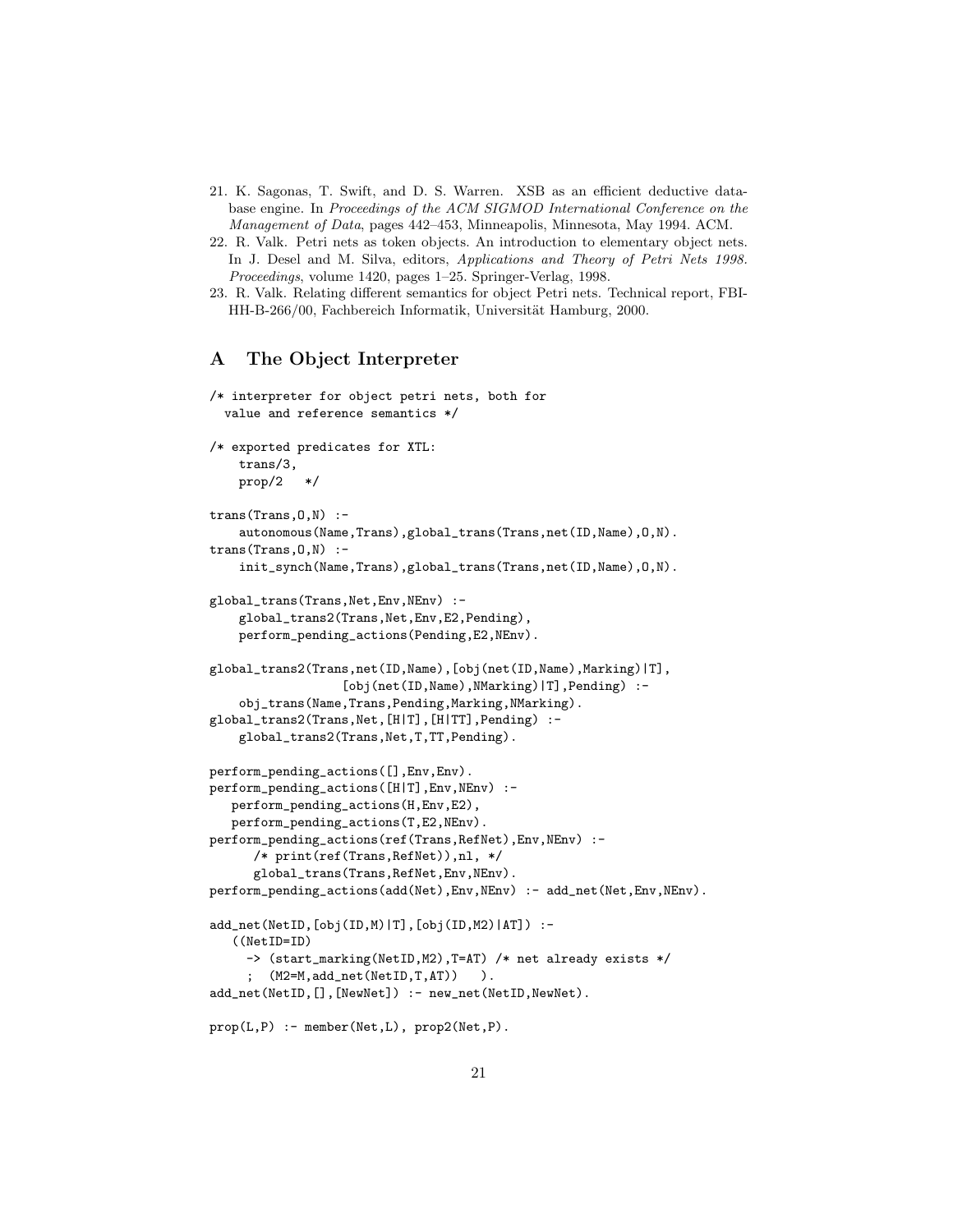```
prop2(obj(Net,Marking),card(Net,Place,Card)) :-
  member(bind(Place,Val),Marking), len(Val,Card).
prop2(obj(Net,Marking),card_geq(Net,Place,Card)) :- nonvar(Card),
  member(bind(Place,Val),Marking), len(Val,L), L >= Card.
prop2(obj(_,Marking),P) :-
  member(bind(Id,Val),Marking), P =.. [Id,Val].
prop2(obj(_,Marking),P) :-
  member(bind(Id,Val),Marking), member(obj(Net,MN),Val),
  prop2(obj(Net, MN), NP), P =. [Id, Net, NP].
len([], 0).
len([-|T], L) :- len(T, L1), L is L1+1.token_trans(Trans,obj(net(ID,Name),Marking),obj(net(ID,Name),M2),
   Ref) :- obj_trans(Name,Trans,Ref,Marking,M2).
token_trans(Trans,ref(NetID),ref(NetID),ref(Trans,NetID)).
new_net(NetID,obj(NetID,Marking)) :- start_marking(NetID,Marking).
start_marking(net(ID,Name),Marking) :-
  findall(bind(PlaceName,DefaultValue),
           place(net(ID,Name),PlaceName,DefaultValue), Marking).
:- op(500,yfx,'=-=>'). :- op(500,yfx,'=*=>').
:- op(500,yfx,'<=+='). :- op(500,yfx,'<=*=').
/* delete_all_tokens */
' = * = > '(Place, Tokens, Marking, AfterMarking) : -
 lookup_value(Place,Marking,Tokens),
 Tokens \leftarrow [],
 store_value(Place,[],Marking,AfterMarking).
/* delete_one_token */
'=-=>'(Place,Token,Marking,AfterMarking) :-
 lookup_value(Place,Marking,MultiSet),
 delete(Token,MultiSet,NewMS),
 store_value(Place,NewMS,Marking,AfterMarking).
/* add_all_tokens */
'<=*='(Place,Tokens,Marking,AfterMarking) :-
 lookup_value(Place,Marking,MultiSet),
 insert_all(Tokens,MultiSet,NewMS),
 store_value(Place,NewMS,Marking,AfterMarking).
/* add_one_token */
'<=+='(Place,Token,Marking,AfterMarking) :-
 lookup_value(Place,Marking,MultiSet),
 insert(Token,MultiSet,NewMS),
  store_value(Place,NewMS,Marking,AfterMarking).
```